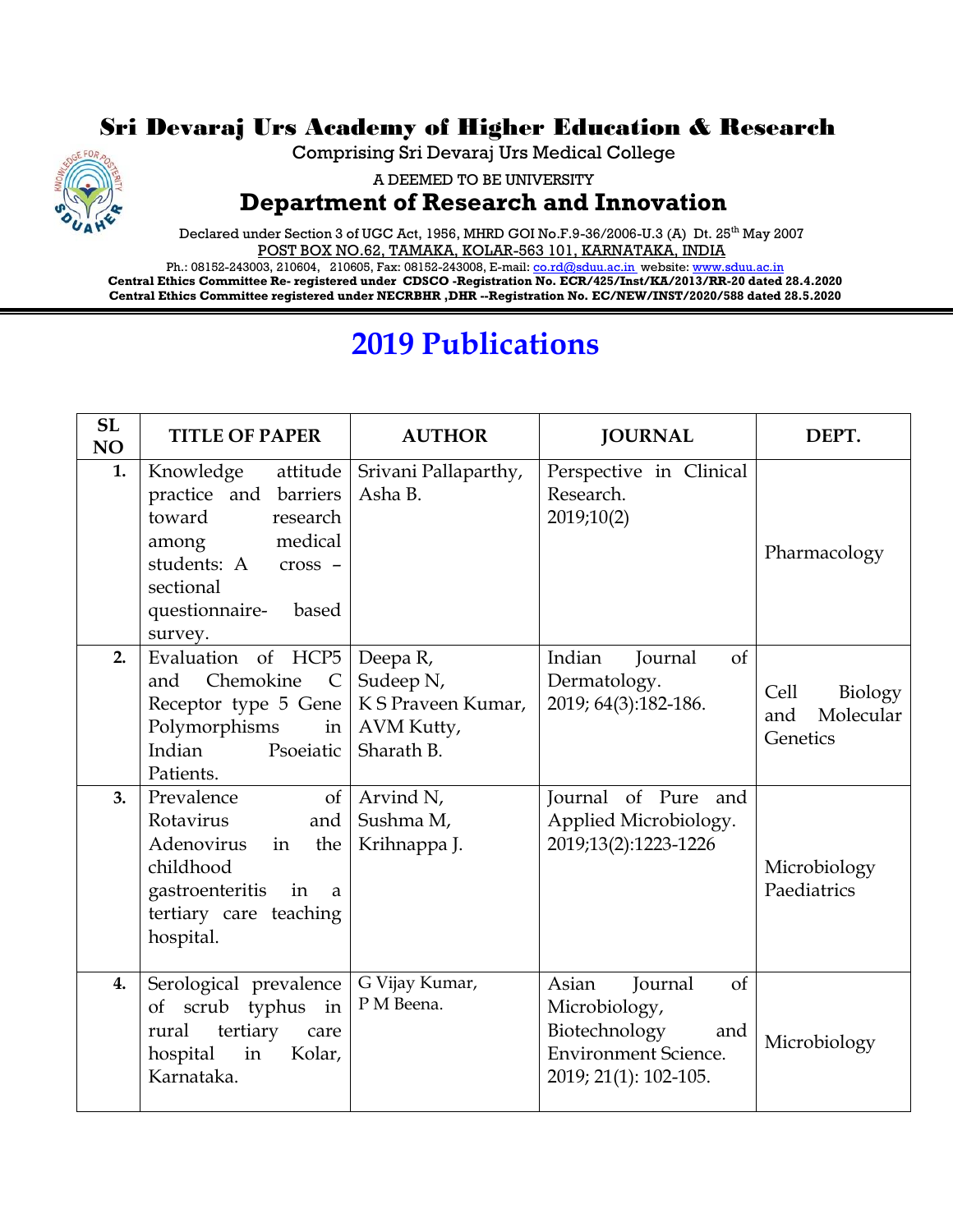| 5.  | Unconditional                     | Mahendra M,             | Journal of Postgraduate       |                  |
|-----|-----------------------------------|-------------------------|-------------------------------|------------------|
|     | probability of dying              | Sitanshu Sekhar Kar.    | Medicine.                     |                  |
|     | age-specific<br>and               |                         | 2019; 65(1): 11-17.           |                  |
|     | mortality rate because            |                         |                               | Comm.            |
|     | of<br>major<br>non-               |                         |                               | medicine         |
|     | communicable disease              |                         |                               |                  |
|     | in India: Time trends             |                         |                               |                  |
|     | from 2001 to 2013.                |                         |                               |                  |
| 6.  | life<br>Dermatology               | T.S. Rajashekar,        | International Journal of      |                  |
|     | index<br>in                       | Shruthi N,              | Research                      |                  |
|     | quality                           | Suresh Kumar K,         | in                            |                  |
|     | patients<br>with                  | G Shruthi Madhavi.      | Dermatology.                  | Dermatology      |
|     | persisting<br>and                 |                         | 2019; 5(1): 139-143.          |                  |
|     | recurrent                         |                         |                               |                  |
|     | dermatophytoses.                  |                         |                               |                  |
| 7.  | An efficient and cost             | Zainabadi K,            | Plos one.                     |                  |
|     | effective method for              | Vaigundan D,            | 2019; 14(2):1-15.             | Biology<br>Cell  |
|     | purification of small             | AVM Kutty,              |                               | Molecular<br>and |
|     | sized DNAs and RNAs               | Krishnaswamy P.         |                               | Genetics         |
|     | from human urine.                 |                         |                               |                  |
| 8.  | Novel association<br>of           | Praveen Kumar K S,      | Gene 705.2019; 1-4.           |                  |
|     | <b>SNP</b><br>rs479200<br>in      | Madhuri A,              |                               | Cell<br>Biology  |
|     | EGLN1<br>with<br>gene             | Munikrishna M,          |                               | Molecular<br>and |
|     | predisposition<br>to              | Sharath B.              |                               | Genetics         |
|     | preeclampsia.                     |                         |                               | <b>OBG</b>       |
| 9.  | Urinary<br>protein                | Chandrakala N,          | Indian<br>Journal<br>$\sigma$ | <b>OBG</b>       |
|     | carbonyl levels and its           | Sheela S R,             | cancer.                       | Comm.            |
|     | correlation<br>with               | Ravishankar S,          | 2019; 38(2):124-128.          | Medicine         |
|     | protein misfolding in             | Sharath B.              |                               | Cell<br>Biology  |
|     | preeclampsia.                     |                         |                               | Molecular<br>and |
|     |                                   |                         |                               |                  |
|     |                                   |                         |                               | Genetics         |
| 10. | Induction of Labor and            | Gomathy Ethiraj,        | Clinical<br>of<br>Journal     |                  |
|     | Risk for Emergency                | Aditi<br>$\mathsf{C}$ . | Gynecology<br>and             | <b>OBG</b>       |
|     | Cesarean Section in Ramachandraa, |                         | Obstetrics.2019; 8(1):17-     | Ophthalmology    |
|     | Women<br>Term<br>at               | Sandhya Rajana.         | 20.                           |                  |
|     | Pregnancy.                        |                         |                               |                  |
| 11. | Household 'rain water             | Ramya N,                | of<br>family<br>Journal       |                  |
|     | harvesting'- Who are              | Mahendra M Reddy,       | Medicine and primary          |                  |
|     | practicing? Why are               | Prasanna<br>BT          | Care.2019; 8(7): 2528-        |                  |
|     | they practicing? - A   Kamath.    |                         | 2532.                         | Comm.            |
|     | mixed methods study               |                         |                               | Medicine         |
|     | from rural area of                |                         |                               |                  |
|     |                                   |                         |                               |                  |
|     | India.                            |                         |                               |                  |
|     | Kolar district, South             |                         |                               |                  |
|     |                                   |                         |                               |                  |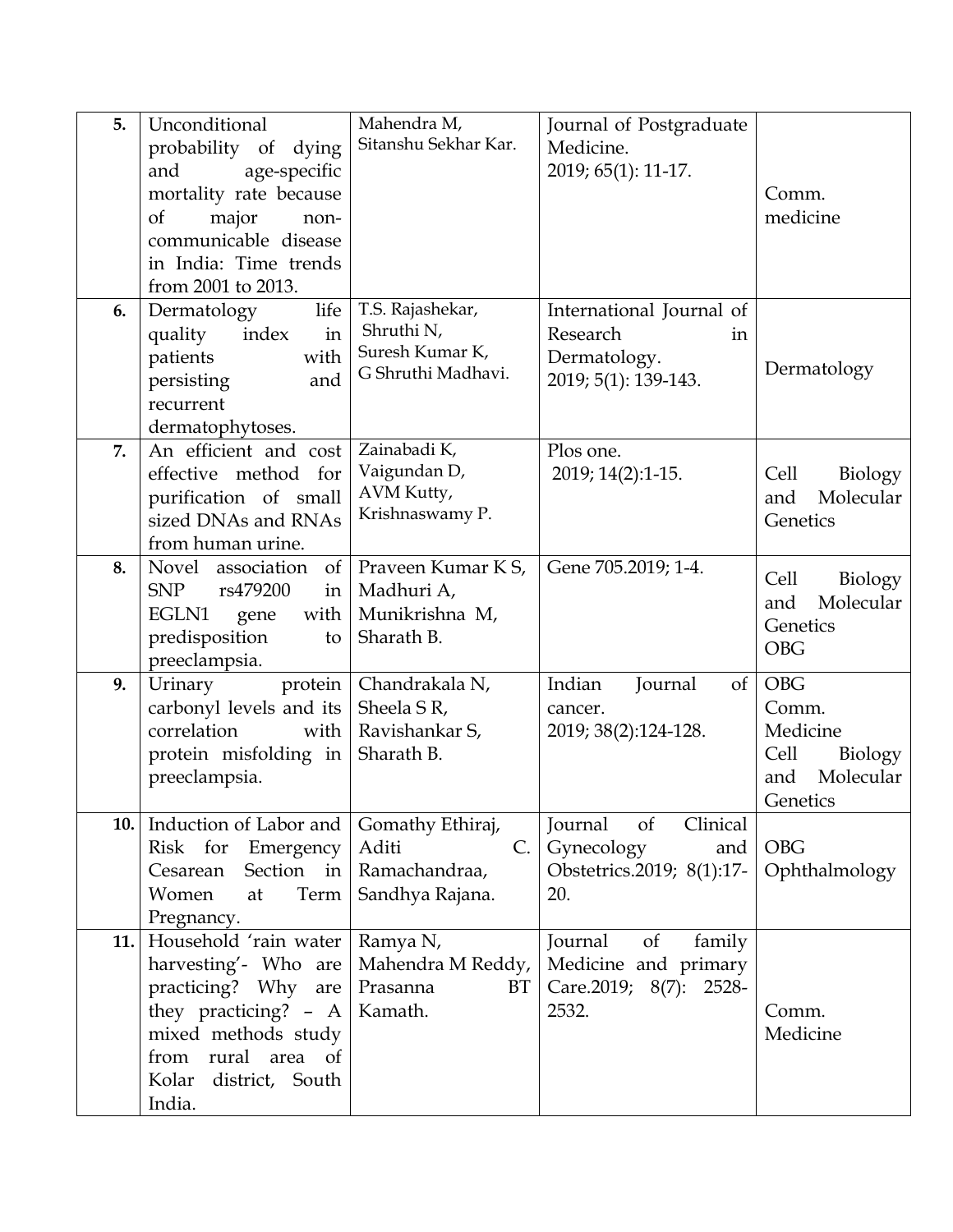| 12. | Analysis of Anti HBs        | Parimala,                      | Journal of Pure and      |            |
|-----|-----------------------------|--------------------------------|--------------------------|------------|
|     | Titres in Health Care       | Anitha D,                      | Applied Microbiology.    |            |
|     | of Clinical<br>Workers      | Beena PM.                      | 2019;13(2): 1223-1226.   | Medicine   |
|     | RL<br>Laboratory<br>at      |                                |                          |            |
|     | Jalappa Hospital.           |                                |                          |            |
| 13. | Incidence of contrast       | Nishi<br>Kant,                 | International Journal of |            |
|     | induced nephropathy         | Rachegowda,                    | Medical science<br>and   |            |
|     | following<br>contrast       | Anil<br>Kumar,                 | current research.        | Radiology  |
|     | enhanced<br>computed        | Shivaprasad<br>G,              | 2019; 2(2):245-256       |            |
|     | tomography.                 | Savagave.                      |                          |            |
| 14. | A prospective study on      | Darshan,                       | International Journal of |            |
|     | of<br>magnetic<br>role      | Anil<br>Kumar                  | Medical science<br>and   |            |
|     | resonance imaging in $ $    | Sakelcha,                      | current research.        | Radiology  |
|     | evaluation<br>of            | N Rachegowda,                  | 2019; 2(2):411-428.      |            |
|     | carcinoma cervix.           | Shivprasad<br>G,               |                          |            |
|     |                             | Savagave.                      |                          |            |
| 15. | Evaluation<br>of            | Bukke Ravindra,                | Journal of Emergencies   |            |
|     | Spine<br>Traumatic<br>by    | Anil<br>Kumar,                 | Trauma and shock.        |            |
|     | Resonance<br>Magnetic       | Shivaprasad                    | 2019; 12(2):101-107.     |            |
|     | Imaging<br>and<br>Its       | Savagav.                       |                          | Radiology  |
|     | Correlation<br>with         |                                |                          |            |
|     | Clinico<br>neurological     |                                |                          |            |
|     | Outcome.                    |                                |                          |            |
| 16. | Significance<br>of          | Hajra<br>$\mathbf K$<br>Mehdi, | Journal of Clinical and  |            |
|     | Morphometric                | Kalyani Raju,                  | Diagnostic Research.     |            |
|     | Evaluation<br><sub>of</sub> | SR Sheela.                     | 2019; 13(4):05-07.       |            |
|     | PreMalignant<br>and         |                                |                          | Pathology  |
|     | Malignant Lesions of        |                                |                          | <b>OBG</b> |
|     | Uterine<br>Cervix:<br>A     |                                |                          |            |
|     | Cross-sectional             |                                |                          |            |
|     | Analytical Study.           |                                |                          |            |
| 17. | Cytology-histology          | Kalyani R,                     | Biomedical Research &    |            |
|     | correlation<br>of           | Supreetha                      | therapy.2019; 6(4):3096- |            |
|     | gynaecologic and non-       | Megalamane                     | 3106.                    |            |
|     | gynaecologic samples        | Sunanda,<br>Varsha             |                          | Pathology  |
|     | at a tertiary health care   | Shree Rajanna.                 |                          |            |
|     | center:<br>two-year<br>A    |                                |                          |            |
|     | study.                      |                                |                          |            |
| 18. | Pitfalls in fine-needle     | Hajra K Mehdi,                 | International Journal of |            |
|     | aspiration<br>cytology      | Kalyani Raju,                  | Applied<br>and<br>Basic  |            |
|     | ductal<br>diagnosis<br>of   | C SBR Prasad,                  | Medical Research.        | Pathology  |
|     | carcinoma<br>in<br>a        | Manan B Shah.                  | 2019; 9(2):107-110.      |            |
|     | lactating breast.           |                                |                          |            |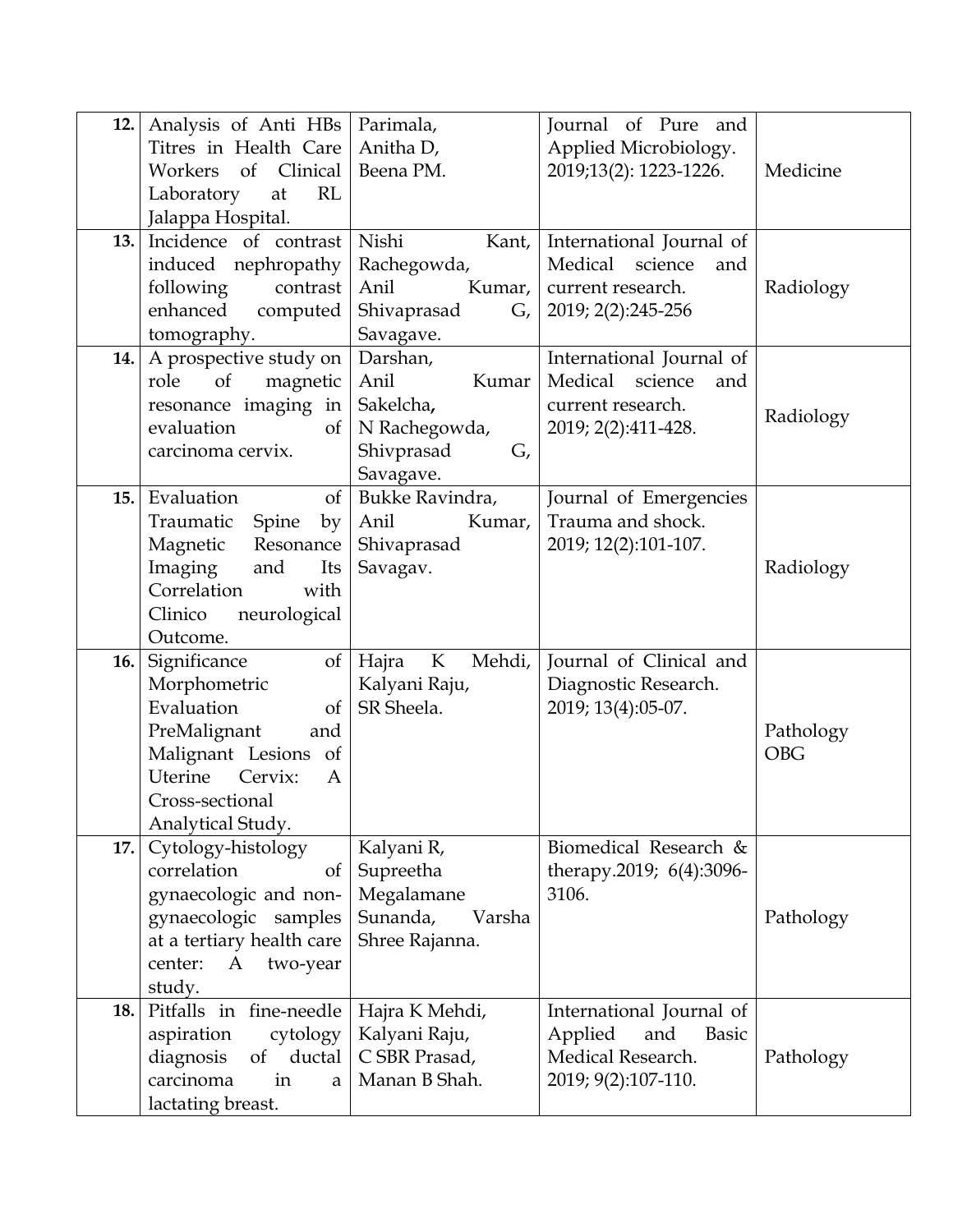| 19.  | Clinical<br>and<br>Microbiological Profile<br>of Patients with Acute<br>Illness<br>Febrile<br>Attending a Tertiary<br>Care Hospital in South<br>India. | N. Arvind,<br>K Prabhakar,<br>N. Savitha,<br>Mahendra M.                                      | Journal of pure and<br>applied microbiology.<br>2019; 12(2):757-763              | Microbiology<br>Medicine<br>Comm.<br>Medicine |
|------|--------------------------------------------------------------------------------------------------------------------------------------------------------|-----------------------------------------------------------------------------------------------|----------------------------------------------------------------------------------|-----------------------------------------------|
| 20.  | Cirrhosis<br>of<br>liver:<br>Interference of serpins<br>in quantification<br>SERPINA4<br>A<br>preliminary study.                                       | Shashidhar KN,<br>Lakshmaiah V,<br>of   Muninarayana C,<br>Krishna<br>Sumant<br>Nallagangula. | Biomarkers<br>$\&$<br>Applications.<br>$2019; 4(1):1-6.$                         | Biochemistry<br>Medicine<br>Comm.<br>Medicine |
| 21.1 | Influence<br>of<br>Smart<br>Phone Addiction on<br>Depression<br>and<br>Aggression in Medical<br>Students.                                              | Shobha<br>MV,<br>Jagadamba<br>Aswathappa,<br>Hima Varshini.                                   | International Journal of<br>Physiology.<br>2019; 7(2):23-29.                     | Physiology                                    |
| 22.  | Behaviours<br>Feeding<br>Association<br>and<br>its<br>with Stress: A Review.                                                                           | Pravallika<br>Pagada,<br>Shanakar,<br>Vinutha<br>Karthiyanee kutty.                           | Journal of Clinical and<br>Diagnostic Research.<br>2019; 13(3):1-5               | Physiology                                    |
| 23.  | Effect of smartphone<br>Addiction on Motor<br>Efficiency<br>in Upper<br>Limb<br>Assessed<br>by<br>Bimanual<br>Coordination in Young<br>Adults.         | Jagadamba<br>Aswathappa,<br>Shobha MV,<br>Kedara Harshitha.                                   | International Journal of<br>Physiology.<br>2019: 7(2): 70-74.                    | Physiology                                    |
| 24.1 | and  <br>Perception<br>attitude of health care   Jayakumar<br>professional<br>about<br>mentally ill patients.                                          | Saad Khan Mayana,<br>JK,<br>Harish.S.                                                         | Indian<br>Journal<br>of<br>Pharmacy<br>and<br>Pharmacology.<br>2019; 6(1):18-21  | Pharmacology                                  |
| 25.  | Modified<br>combined<br>spinal and epidural<br>analgesia<br>with<br>buprenorphine<br>and<br>bupivacaine.                                               | M Ravi,<br>Sujatha MP,<br>N Kiran, K<br>Dinesh K,<br>Bhavana,<br>Swamy Lakshmi K              | Indian<br>Journal<br>of<br>Anesthesia<br>and<br>Analgesia<br>2019;6(1):173-77    | Anaesthesiolog<br>y                           |
| 26.  | Prediction of Difficult<br>Intubation<br>in<br>Apparently<br>Normal<br>Patients by Combining                                                           | Kiran N,<br>Ravi M,<br>Dinesh K.                                                              | Indian<br>Journal<br>of<br>Anesthesia<br>and<br>Analgesia 2019;6(1):269-<br>276. | Anaesthesiolog<br>y                           |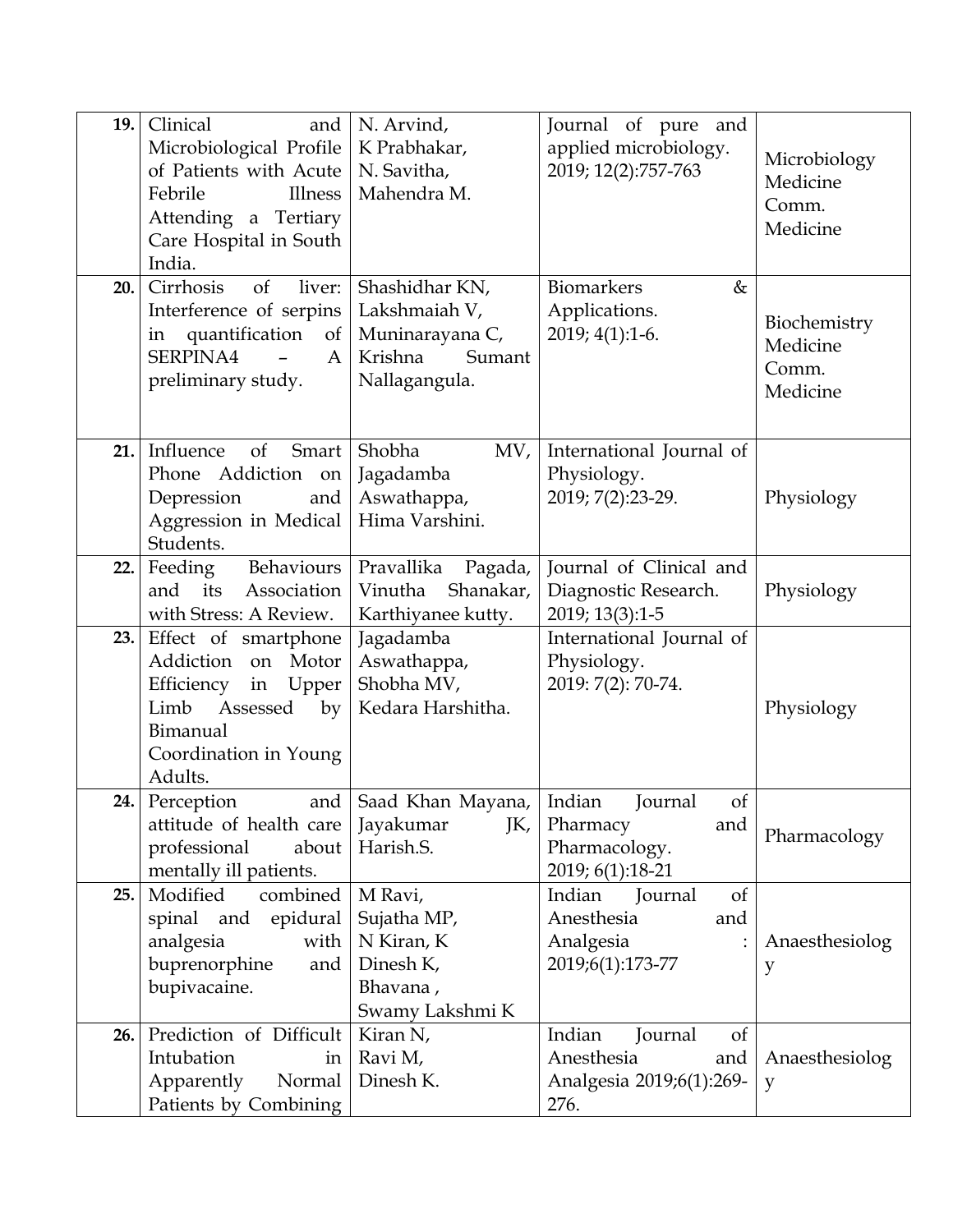|     | Modified Mallampatti                                                                                                                                                                       |                                                                    |                                                                                         |                                          |
|-----|--------------------------------------------------------------------------------------------------------------------------------------------------------------------------------------------|--------------------------------------------------------------------|-----------------------------------------------------------------------------------------|------------------------------------------|
|     | Test and Thyromental<br>Distance.                                                                                                                                                          |                                                                    |                                                                                         |                                          |
| 27. | Impact of Care Bundle<br>Prevention<br>on<br>of<br>Ventilator Associated<br>Pneumonia<br>in<br>an<br>Adult Intensive Care<br>Unit at a Rural Tertiary<br><b>Teaching Hospital</b>          | Anitha Deva,<br>Suresh K <sub>N</sub> ,<br>Beena P M,<br>Dinesh K. | Indian<br>Journal<br>of<br>Anesthesia<br>and<br>Analgesia 2019;6(2):387-<br>390.        | Anaesthesiolog<br>y                      |
| 28. | Accuracy of Point of   Naveed Abrar,<br>Blood<br>Care<br>Sugar<br>Measurement<br>$\frac{1}{2}$<br>Patients Admitted to<br>Intensive Care Unit<br>with Shock and on<br>Vasopressor Support. | Suresh Kumar N,<br>Dinesh K,<br>Sumanth T,<br>Waseem Anjum         | Indian<br>Journal<br>of<br>Anesthesia<br>and<br>Analgesia<br>2019;6(3):737-41.          | Anaesthesiolog<br>y<br>Comm.<br>Medicine |
| 29. | <b>Effects of Lower Doses</b><br>of<br>Dexmedetomidine<br>Controlled<br>on<br>During<br>Hypotension<br>Middle Ear Surgery.                                                                 | Lakshmi K Swamy,<br>Ravi M.                                        | Indian<br>Journal<br>of<br>Anesthesia<br>and<br>Analgesia.<br>2019; 6(3):721-726.       | Anaesthesiolog<br>y                      |
| 30. | Evaluation of low dose<br>Bupivacaine<br>with<br>Tramadol<br>as<br>an<br>Alternative<br>to<br>Conventional dose of<br>Bupivacaine in Spinal<br>Anaesthesia for TURP.                       | Sushma B,<br>Ravi M.                                               | Indian<br>Journal<br>of<br>Anesthesia<br>and<br>Analgesia<br>2019; 6(3):852-860.        | Anaesthesiolog<br>y                      |
| 31. | and<br>Awareness<br>attitude toward mental<br>illness among a rural<br>population in Kolar.                                                                                                | Ruth Sneha C,<br>Mohan Reddy M,<br>Mona.N.<br>Jagadish SN.         | Indian Journal of Social<br>Psychiatry.<br>2019;3(5): 69-74                             | Psychiatry                               |
| 32. | Case<br>Of <sub>1</sub><br>Rare<br>A<br>Thyroid<br>Associated<br>Orbitopathy<br>In<br>A<br>Patient With Anti-Tsh<br>Receptor<br>Antibody<br>Negative Hashimoto's<br>Thyroiditis.           | Dwarak S,<br>K Prabhakar,<br>Vishwanatha Reddy                     | evidence<br>Journal<br>of<br>based<br>medicine<br>and<br>healthcare.<br>2019;6(1):65-67 | Medicine                                 |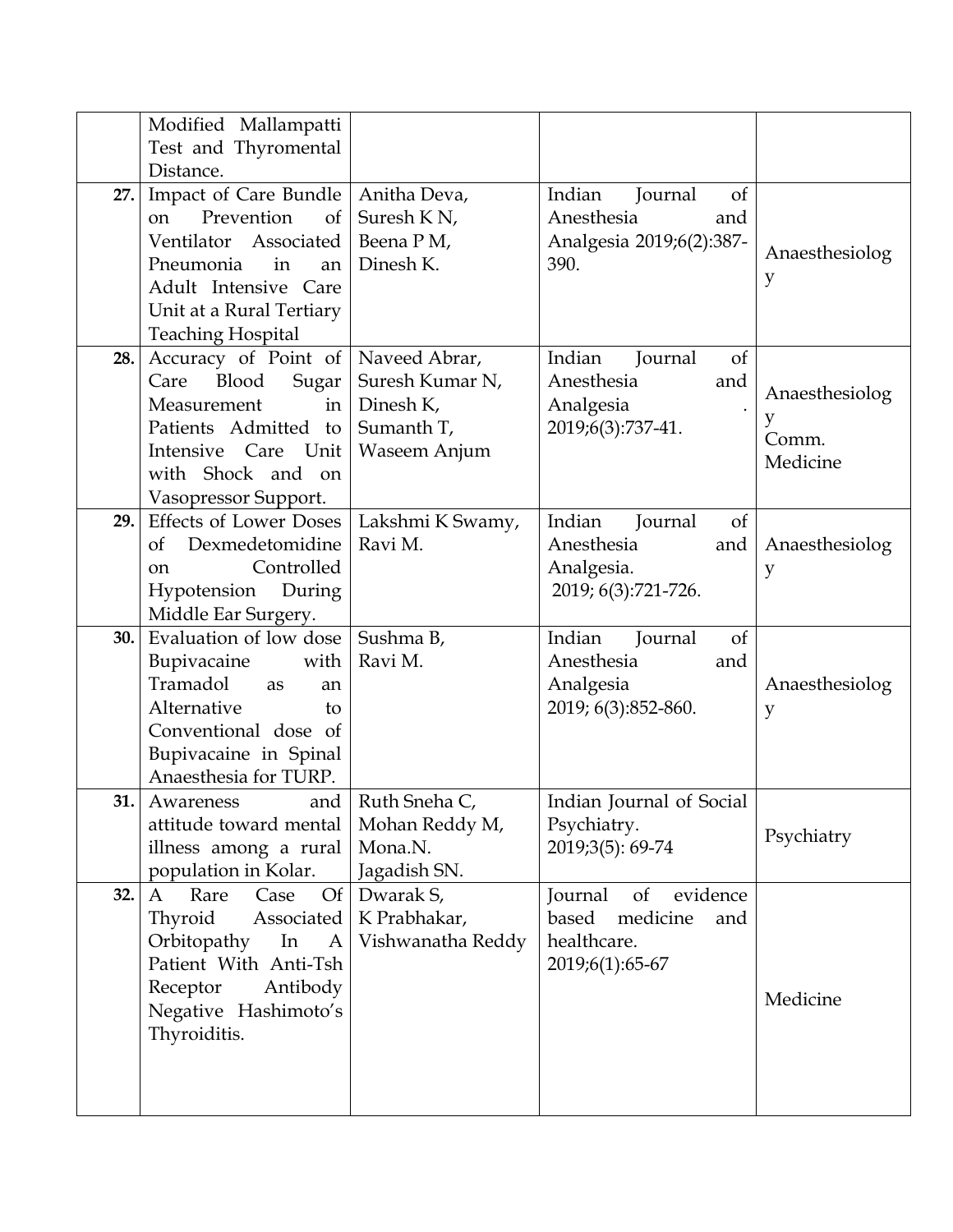| 33. | Chorea,<br>Hyperglycemia, Basal<br>Ganglia Syndrome in<br>Diabetes - Two Rare<br>Case Reports.                                           | S. Dwarak,<br>K. Prabhakar,<br>Mahesh Kakanale,<br>Anitha A,<br>B. R. Sindhu. | Mædica - a Journal of<br>Clinical<br>Medicine<br>201914(1): 59-62.                                        | Medicine   |
|-----|------------------------------------------------------------------------------------------------------------------------------------------|-------------------------------------------------------------------------------|-----------------------------------------------------------------------------------------------------------|------------|
| 34. | Clinical Score for Risk<br>Stratification in Febrile<br>Thrombocytopenia.                                                                | Manoj,<br>K Prabhakar,<br>A Raveesha,<br>BT Hamsa,<br>A Anitha.               | Journal of Clinical and<br>Diagnostic<br>Research.<br>2019;13(5):9-3                                      | Medicine   |
| 35. | A study on the -<br>infectious<br>Complications<br>of<br>continuous ambulatory<br>peritoneal dialysis.                                   | Niveditha S,<br>Aravind S L.K.<br>Sharatchandra SK                            | International Journal of<br>Medical Research and<br>Review.<br>2019;7(3)                                  | Medicine   |
| 36. | Diagnostic Accuracy of<br>Xpert MTB Compared<br>to Smear Microscopy<br>Pulmonary<br>in<br><b>VS</b><br>Extrapulmonary<br>Tuberculosis.   | Niveditha S,<br>Jagmohan SV,<br>Abhishek K Verma,<br>Minni Meka.              | International Journal of<br>contemporary Medical<br>Research, 2019; 6(7): 1-4                             | Medicine   |
| 37. | Study<br><b>Of</b><br>Clinical<br>Profile<br>And<br>Differentiating Systolic<br>And Diastolic Heart<br>Failure<br>By<br>Echocardiography | Spoorti Vulavala,<br>Anitha<br>A,<br>Raghavendra B. N,<br>Prabhakar K.        | Journal of evidence<br>based<br>medicine and healthcar<br>e.<br>2019; 6(17), 1292-1299.                   | Medicine   |
| 38. | Clinical<br>Profile<br><b>Of</b><br>Snake Bite At A Rural<br>Tertiary Centre, Kolar.                                                     | Anitha A,<br>Srinivasa S.V,<br>Prabhakar K.                                   | Journal of evidence<br>based<br>medicine and healthcar<br>e.<br>2019; 6(16):1230-1234.                    | Medicine   |
| 39. | A study of cognitive<br>assessment in type 2<br>mellitus<br>diabetes<br>patient.                                                         | Bhanu R,<br>Vinutha MS,<br>Karthayanee Kutty.                                 | National<br>journal<br><sub>of</sub><br>physiology, Pharmacy<br>and pharmacology.<br>2019; 9(10):991-995. | Physiology |
| 40. | The effect of exposure<br>expiratory<br>Peak<br>on<br>flow<br>rate<br>,oxygen                                                            | Usha<br>shenoy,<br>Karthiyanee Kutty                                          | Indian<br>Journal<br><b>Of</b><br>Community Medicine.<br>2019; 43(4): 294-297.                            | Physiology |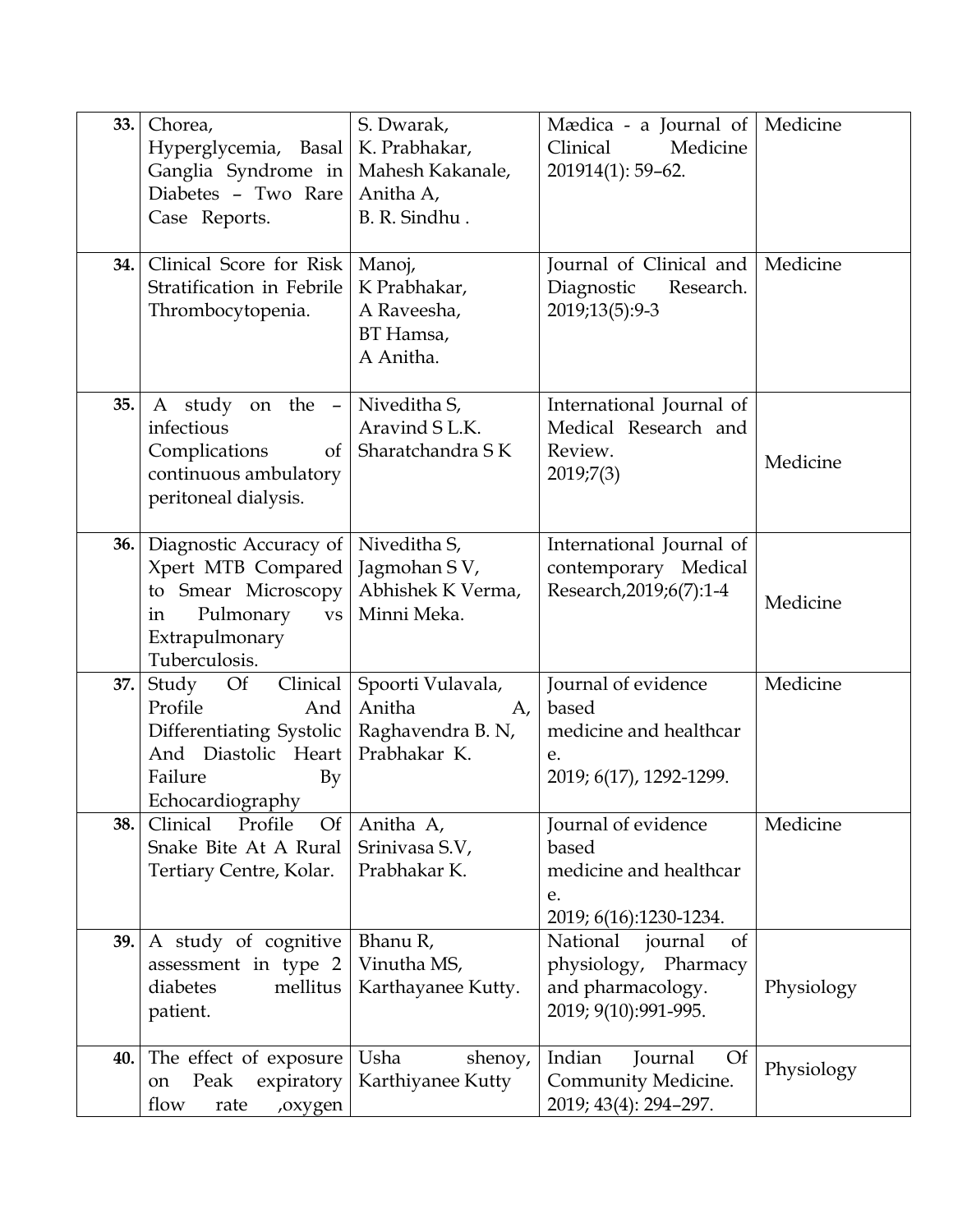|     | saturation 7 pulse rate<br>the<br>exposed<br><sub>on</sub>                                                                                                    |                                                                                             |                                                                              |                            |
|-----|---------------------------------------------------------------------------------------------------------------------------------------------------------------|---------------------------------------------------------------------------------------------|------------------------------------------------------------------------------|----------------------------|
| 41. | community.<br><b>Identifying Excessive</b><br>Daytime Sleepiness<br>Using Epworth<br>Sleepiness Scale in a<br>Normal Healthy<br>Population- A Pilot<br>Study. | Sriram SP,<br>Vinutha Shankar<br>MS,<br>Shobha.MV                                           | Journal of Clinical and<br><b>Biomedical Sciences</b>                        | Physiology                 |
| 42. | Comparison<br><sub>of</sub><br>Maximal<br>Oxygen<br>Consumption<br>[VO2max] in Obese<br>and Non-obese Young<br><b>House Wives</b>                             | Chaithanyakumari<br>Marrigunta,<br>Pagadala Pravallika,<br>Syamaladevi B,<br>Meenakumari M. | Indian<br>Journal<br>of<br>Physiology<br>and<br>Pharmacology.<br>2019; 63(2) | Physiology                 |
| 43. | Knowledge,<br>attitude,<br>practice, and barriers<br>toward<br>research<br>medical<br>among<br>students:<br>A<br>cross-<br>sectional<br>questionnaire-based   | Pallamparthy S,<br>Basavareddy A.                                                           | Perspectives in Clinical<br>Research 2019;10:73-8                            | Pharmacology               |
| 44. | survey.<br>Perception<br>and<br>attitude of health care<br>professionals<br>about<br>mentally ill patients.                                                   | Mayana SK,<br>Jayakumar<br>JK,<br>Harish S.                                                 | Indian<br>Journal<br><sub>of</sub><br>Pharmacology<br>2019;6:18-21.          | Pharmacology               |
| 45. | Video-assisted<br>teaching<br>versus<br>didactic  <br>traditional<br>lecture<br>in<br>undergraduate<br>psychiatry teaching.                                   | Nongmeikapam M,<br>Sarala N,<br>Reddy M,<br>Ravishankar S.                                  | Indian<br>Journal<br>$\sigma f$<br>Psychiatry.<br>2019; 61(4):376-9.         | Pharmacology<br>Psychiatry |
| 46. | Significance<br>of<br>Copper, Zinc, Selenium<br>and<br>fluoride<br>in<br>Squamous<br>cell                                                                     | Meghana,<br>Kalyani.R,<br>Sumathi, Sheela.                                                  | Journal of Clinical and<br>Diagnostic<br>Research.<br>2019;13(5): 17-20.     |                            |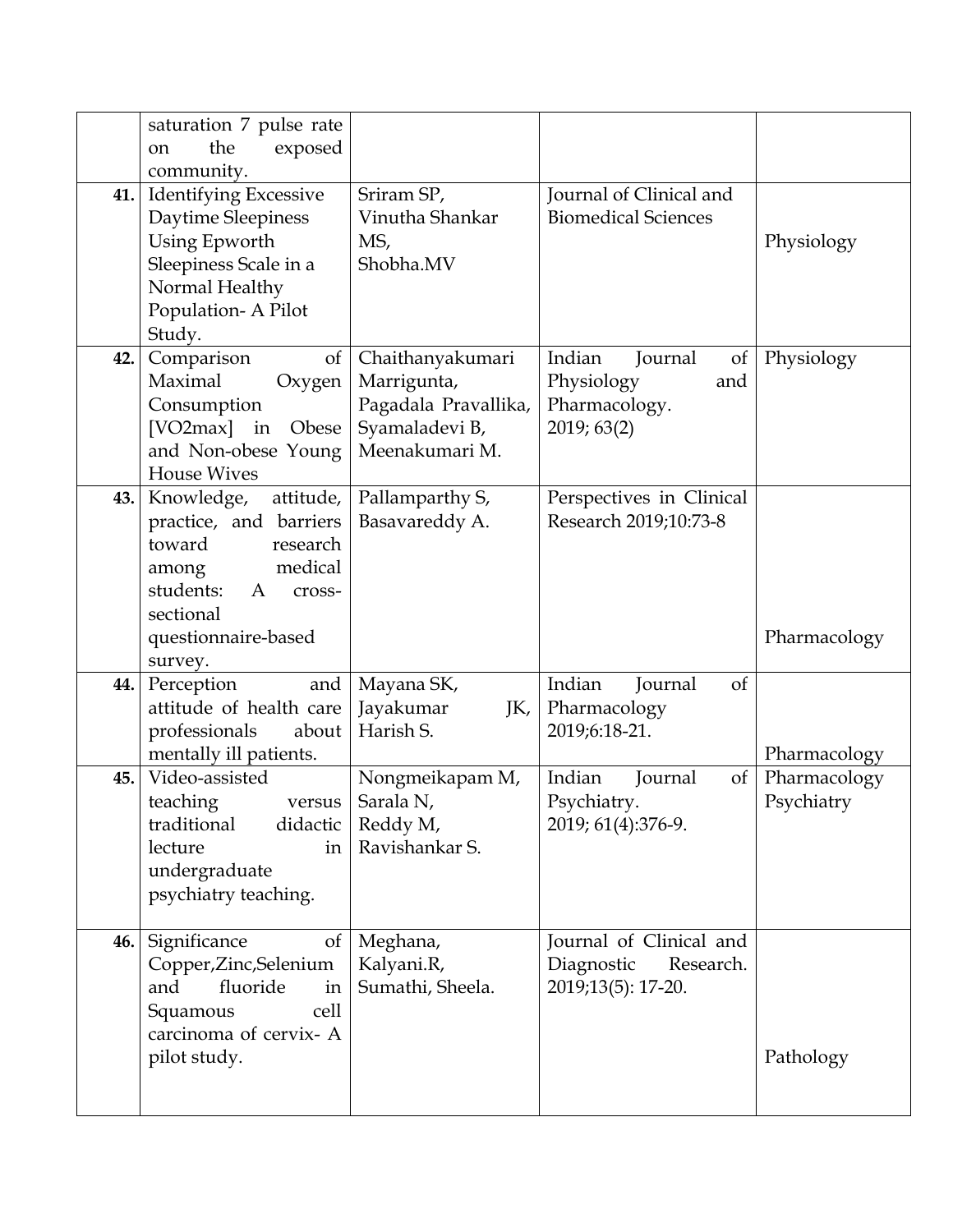| 47. | study of<br>rapid<br>A<br>stain<br>leishman<br>on    | Prem,<br>Hemalatha A.        | of Pathology<br>Annals<br>Laboratory<br>and   | Pathology                           |
|-----|------------------------------------------------------|------------------------------|-----------------------------------------------|-------------------------------------|
|     | peripheral<br>blood                                  |                              | medicine<br>$6(4)$ :<br>2019;                 |                                     |
|     | smear.                                               |                              | 201-204                                       |                                     |
| 48. | A cytological study of $\vert$ Shilpa G,             | CSBR Prasad.                 | Journal of Diagnostic                         | Pathology                           |
|     | characteristics<br>smear<br>and its correlation with |                              | Pathology<br>and<br>Oncology<br>2019;4(1):63- |                                     |
|     | bacillary<br>load<br>in                              |                              | 66                                            |                                     |
|     | tubercular                                           |                              |                                               |                                     |
|     | lymphadenopathy.                                     |                              |                                               |                                     |
| 49. | Cytology-<br>histology<br>correlation<br>of          | Kalyani R,<br>Supreetha      | Biomedical<br>research<br>and therapy.        |                                     |
|     | gynecologic and non-                                 | Megalmane,                   | 2019;6(4):3096-3106                           |                                     |
|     | gynecologic samples at                               | Varsha shree.                |                                               |                                     |
|     | a tertiary health care                               |                              |                                               |                                     |
|     | centre: a two year<br>study.                         |                              |                                               | Pathology                           |
| 50. | Role<br>of<br>Gamma                                  | ME. Sumathi,                 | Journal of clinical and                       | Biochemistry                        |
|     | Glutamyl Transferase                                 | K. Prabhavathi,              | diagnostic<br>research                        | Medicine                            |
|     | in the diagnosis of                                  | S. Harish Kumar,             | 2019;13(5):05-08                              | Community                           |
|     | metabolic syndrome in   Shashidhar. KN,<br>with      | Mahesh. V.                   |                                               | Medicine                            |
|     | patients<br>Hypothyroidism                           |                              |                                               |                                     |
|     | Double Gamma                                         |                              |                                               |                                     |
| 51. | Placental protein<br>13                              | Ranjeeta. G                  | Biomedical Research.                          | Biochemistry                        |
|     | asymmetric<br>and                                    | Dayanand. CD                 | 2019; 30 (2): 319-324                         | <b>OBG</b>                          |
|     | dimethyl Arginine for<br>assessment<br><sub>of</sub> | Sheela. SR                   |                                               |                                     |
|     | preeclampsia                                         |                              |                                               |                                     |
| 52. | Apelin<br>and<br>its l                               | Rajeev Gandham,              | Journal of clinical and Biochemistry          |                                     |
|     | receptor: An Overview                                | E. Sumathi,                  | diagnostic<br>research                        | <b>OBG</b>                          |
|     |                                                      | Dayanand. CD,<br>Sheela. SR, | 2019;13(6):BE01-BE06                          | Cell<br>Biology<br>molecular<br>and |
|     |                                                      | P. Kiranmayee.               |                                               | Genetica                            |
| 53. | Correlation of cytological                           | Supreetha. M                 | Journal of clinical and                       | Biochemistry                        |
|     | grading in lymphocytic<br>thyroiditis with thyroid   | Hemalatha. A                 | diagnostic<br>research                        | Pathology                           |
|     | hormones<br>and                                      | Shashidhar. KN               | 2019;13(6):01-04                              |                                     |
|     | Antibodies-<br>A                                     |                              |                                               |                                     |
|     | retrospective study in the                           |                              |                                               |                                     |
|     | era of Bethesda system of<br>Thyroid reporting.      |                              |                                               |                                     |
|     |                                                      |                              |                                               |                                     |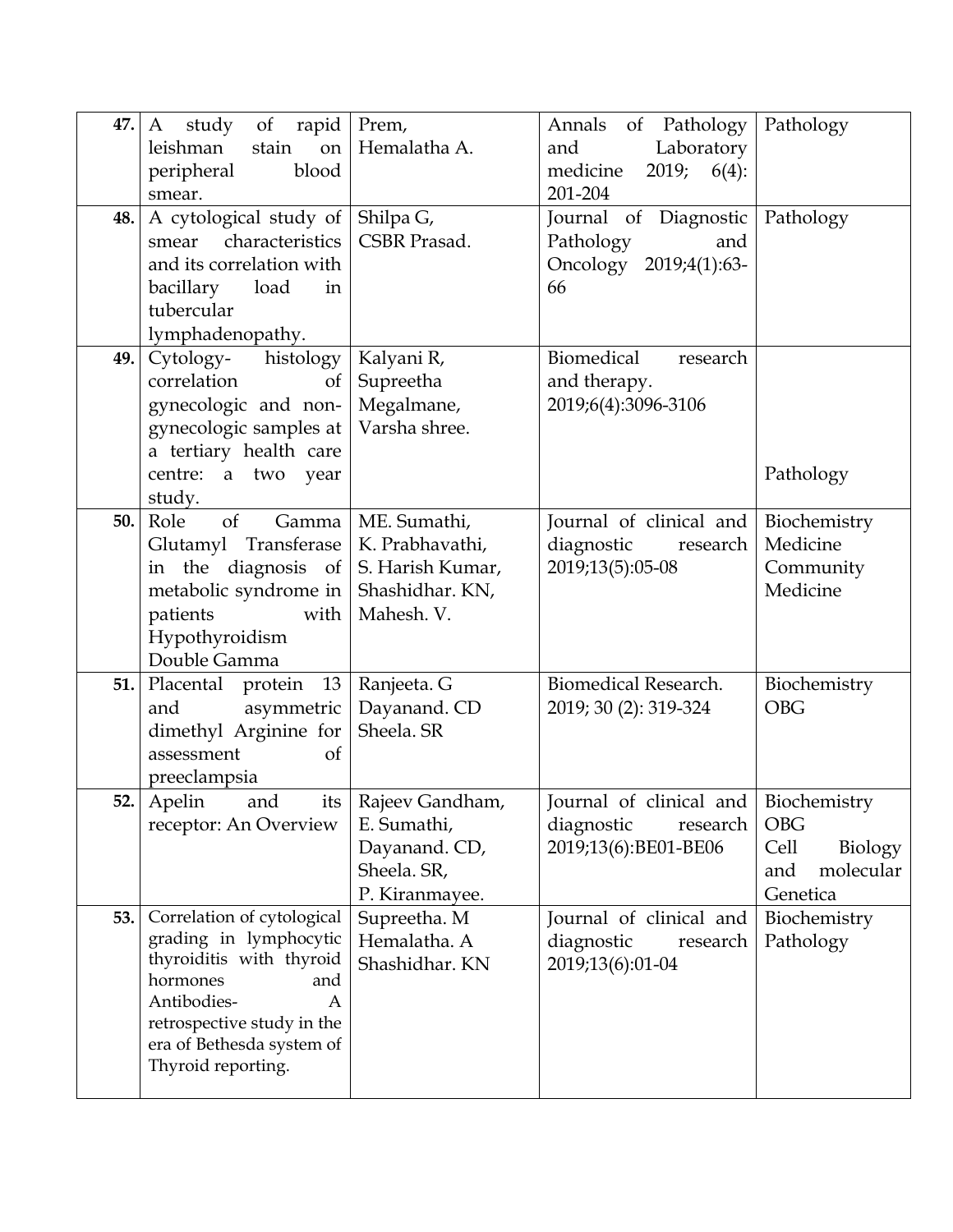| 54. | Salivary gland tumors:<br>features not to be missed<br>on cytology- A study of<br>five cases.                                                                                                            | Supreetha MS,<br>Hemalatha A,<br>Bhaskaran A. | Journal of Diagnostic<br>Pathology<br>and<br>Oncology,<br>2019;<br>$4(1)$ :<br>50-53.                           | Pathology    |
|-----|----------------------------------------------------------------------------------------------------------------------------------------------------------------------------------------------------------|-----------------------------------------------|-----------------------------------------------------------------------------------------------------------------|--------------|
| 55. | Incidental<br>Study<br>of<br>Histopathological<br>Findings in Medico Legal<br>Autopsies.                                                                                                                 | Manjula.K,<br>Prasad CSBR,<br>Srinivas Reddy. | Indian<br>Journal<br>of<br>Forensic Medicine and<br>Pathology 2019; 12(1).                                      | Pathology    |
| 56. | Clinico-etiological<br>profile of the neonates<br>with<br>thrombocytopenia<br>admitted to NICU in a<br>rural hospital- A cross<br>sectional study.                                                       | Shilpa.MD,<br>Chaithanya M.                   | Medpulse International<br>Journal of Pathology<br>2019; 10(2); 99-103.                                          | Pathology    |
| 57. | of tumor<br>A<br>study<br>associated<br>macrophages and their<br>subpopulation M1 and<br>M <sub>2</sub><br>by<br>immunohistochemistry<br>in colo-rectal cancer.<br>Indian<br>journal<br>of<br>Pathology. | Chandana,<br>Harendra Kumar,<br>Bhaskaran.A.  | Research and Practice.<br>2019; 8(3): 267-275.                                                                  | Microbiology |
| 58. | Diagnostic efficacy of<br>imprint cytology and<br>frozen section of breast<br>lesions.                                                                                                                   | Chaithra,<br>Das S.                           | Indian<br>journal<br>of<br>Pathology<br>and<br>Oncology<br>2019;<br>$6(1):128-136.$                             | Microbiology |
| 59. | Biofilm<br>production<br>carbapenem<br>and<br>clinical<br>resistance in<br>isolates<br><sub>of</sub><br>Acinetobacter<br>baumannii in a tertiary<br>health care facility at<br>Kolar.                    | Purnachandra<br>Rao<br>U,<br>Beena PM.        | Asian<br>Journal<br>of<br>Microbiology,<br>Biotechnology<br>&<br>Environmental sciences.<br>2019; 21(2):410-413 | Microbiology |
| 60. | of Orientia<br>Genotypes<br>Tsutsugamushi from<br>Patients<br>Scrub<br>with<br>in<br>Kolar,<br>Typhus<br>Karnataka.                                                                                      | Vijay kumar G,<br>Beena PM                    | Indian Journal of Public<br>Health<br>Research<br>&<br>Development                                              | Microbiology |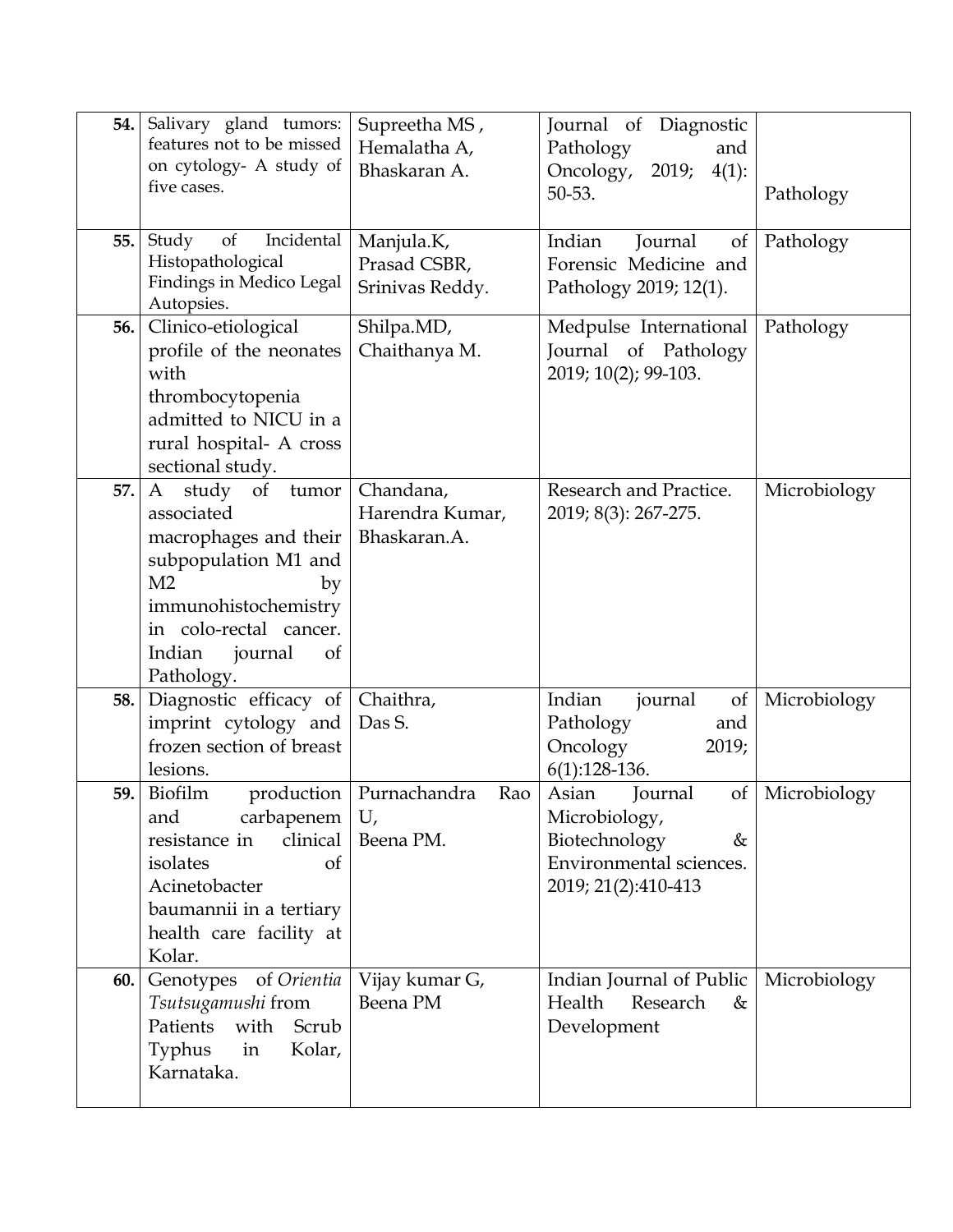| 61.  | Analysis of anti-HbS   Parimala S,<br>titres in health care<br>clinical<br>workers<br>in<br>laboratory at R L<br>Jalappa Hospital.                                                               | Anitha Deva,<br>Beena PM                                                           | Journal of pure and<br>applied microbiology.<br>2019, 13 (2): 1223-1226                                              | Forensic<br>Medicine                            |
|------|--------------------------------------------------------------------------------------------------------------------------------------------------------------------------------------------------|------------------------------------------------------------------------------------|----------------------------------------------------------------------------------------------------------------------|-------------------------------------------------|
| 62.  | A study of pattern of   Praveen Kumar,<br>skull fractures in head<br>injuries<br>A <sub>1</sub><br>$\overline{\phantom{m}}$<br>retrospective study of<br>autopsies conducted at<br>RIMS, Raichur | Abhinandana R,<br>Ravi Shankar MG,<br>Suraj                                        | Medpulse international<br>journal<br>of<br>Forensic<br>Medicine.                                                     | Forensic<br>Medicine                            |
| 63.1 | Stature Estimation by<br>Measuring<br>percutaneous<br>Length<br>of Ulna in<br>Indian<br>Population                                                                                               | Srinivasa Reddy P,<br>Navya Sai                                                    | Indian<br>Journal<br>of<br>Forensic Medicine and<br>Pathology.<br>2019; 13(3):19-24                                  | Forensic<br>Medicine                            |
| 64.  | Correlation of serum<br>lactate dehydrogenase<br>and uric acid levels<br>with<br>severity<br>parameters<br>of<br>preeclampsia.                                                                   | Mamatha Kunder,<br>Deena C Mendez,<br>Shashidhar K <sub>N</sub> ,<br>Munikrishna M | International Journal of<br>Clinical Biochemistry<br>and Research.<br>2019; 6: 1-6.                                  | Biochemistry<br><b>OBG</b>                      |
| 65.  | Connecting CuA with<br>metal centers of heme<br>a, heme a 3, CuB and<br>Zn by pathways with<br>hydrogen bond as the<br>bridging element in<br>cytochrome c oxidase.                              | Ramasarma T,<br>Vaigundan D                                                        | Biochemical<br>and<br>Biophysical<br>Research<br>Communications. 2019<br>$:5; 510(2):261-265.$ (IF:<br>$2.56$ ).     | Cell<br>Biology<br>molecular<br>and<br>genetics |
| 66.  | Pathways linked by<br>hydrogen bonds with<br>redox-<br>dependent<br>breaks implicated in<br>transfer<br>electron<br>in<br>human cytochrome c<br>protein.                                         | Ramasarma T,<br>Vaigundan D.                                                       | Indian<br>$\sigma f$<br>Journal<br>Biochemistry<br>and<br>Biophysics.<br>2019;<br>56(1):46-52.                       | Cell<br>Biology<br>and<br>molecular<br>genetics |
| 67.  | Prevalence and cause<br>of gestational diabetes<br>mellitus in a tertiary<br>care center in kolar<br>district: a population<br>based study.                                                      | Poojitha<br>Tummala,<br>Munikrishna M,<br>Kiranmayee P.                            | International Journal of<br>Reproduction,<br>Contraception,<br>Obstetrics<br>&<br>Gynecology.<br>2019;8(7):2709-2714 | Cell<br>Biology<br>molecular<br>and<br>genetics |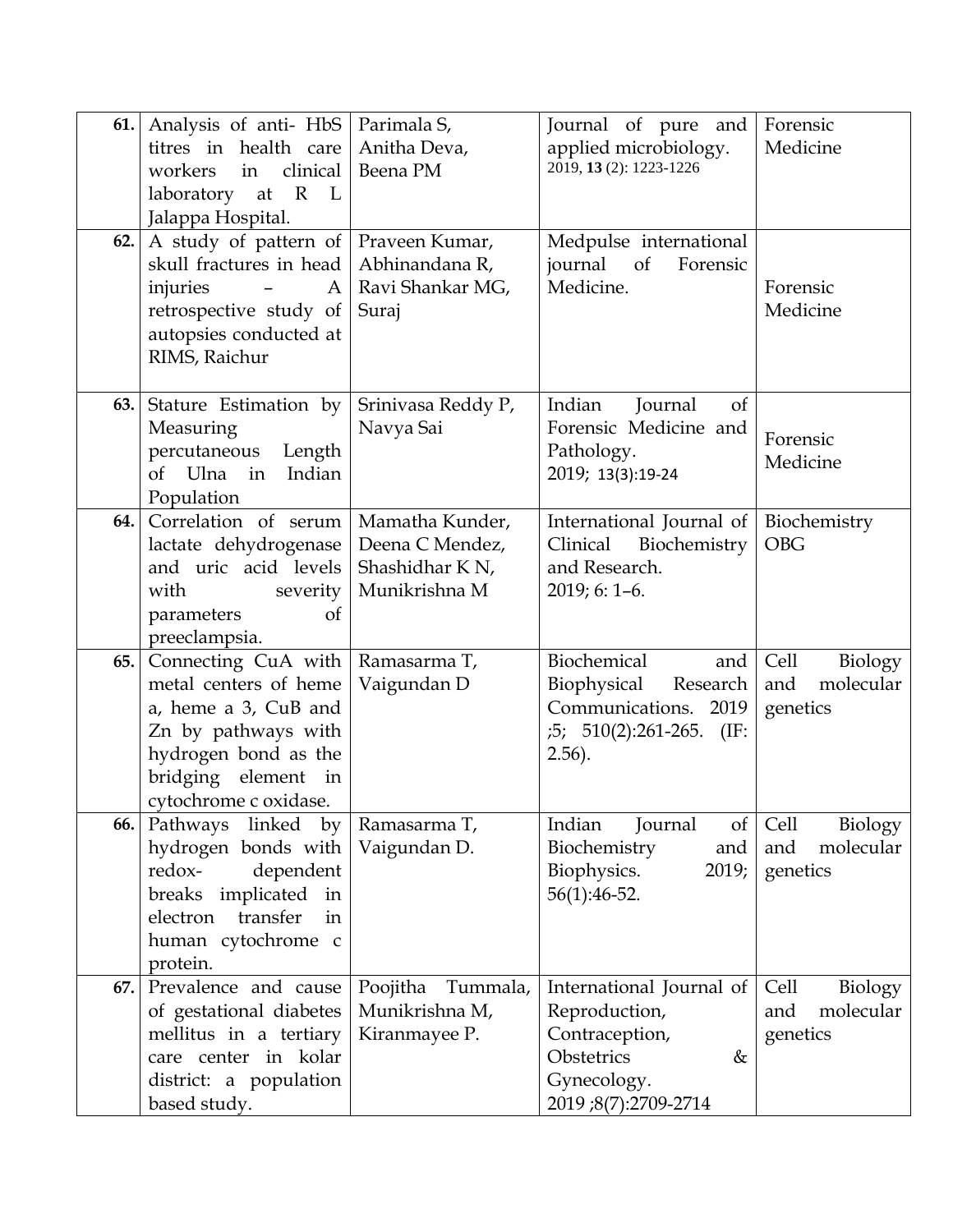| 68. | Persistant<br>red<br>eye?<br>Look<br>out<br>forconjunctival ulcers;<br>for<br>eye<br>opener<br>systemic<br>differentialdiagnosis.         | Ramachandra S,<br>Harshitha KM,<br>Darshan SM.                           | Indian<br>Journal<br>of<br>Clinical<br>and<br>Experimental<br>Ophthalmology. 2019;5<br>$(1):138-139.$   | Ophthalmology |
|-----|-------------------------------------------------------------------------------------------------------------------------------------------|--------------------------------------------------------------------------|---------------------------------------------------------------------------------------------------------|---------------|
| 69. | Cerebral Venous Sinus<br>Thrombosis,<br>A<br>Diagnostic Challenge<br>To<br>Emergency<br>Ophthalmic Practice.                              | Sandhya R,<br>Reshma R,<br>Apurva SN.                                    | Journal<br>of<br>Ophthalmology.<br>$2019; 4(1): 1-5.$                                                   | Ophthalmology |
| 70. | Anemia with neuro<br>ophthalmic symptoms<br>as a manifestation of<br>cerebral<br>venous<br>thrombosis,                                    | Kumar MH,<br>Jayakumar S,<br>Krishnappa K,<br>Meghana CRG,<br>Laxman BH. | Indian<br>Journal<br>of<br>Clinical<br>and<br>Experimental<br>Ophthalmology<br>.2019;<br>$5(1):134-37.$ | Ophthalmology |
| 71. | Association<br>of<br>spheroidal<br>degeneration<br>in<br>pseudoexfoliation.                                                               | Kumar HM,<br>MadhumitaM.                                                 | Indian<br>Journal<br>of<br>Clinical<br>and<br>Experimental<br>Ophthalmology.<br>2019; 5(2):186-89.      | Ophthalmology |
| 72. | Correlation<br>between  <br>ocular<br>manifestations<br>in dengue fever<br>$\&$  <br>platelet count                                       | M S Padmajothi,<br>Chaitra M C,<br>M Madhumita.                          | International Journal of<br>Scientific<br>research.<br>2019;8(6):60-61.                                 | Ophthalmology |
| 73. | &<br>Awareness<br>knowledge of Diabetic<br>Retinopathy<br>among<br>Hospital personnel in a<br>tertiary care centre in<br>rural Karnataka. | M S Padmajothi,<br>Chaitra<br>M<br>$C_{I}$<br>Anneshi R C.               | International Journal of<br>Scientific<br>research.<br>2019;8(6):53-54.                                 | Ophthalmology |
| 74. | Small<br>pupil<br>in <sub>1</sub><br>Pseudoexfoliation:<br>an<br>obstruction for cataract<br>surgery.                                     | Usha BR,<br>Reshma R,<br>Rashmi G,<br>K Kanthamani,<br>Shereen Bhat.     | International Journal of<br>Scientific<br>research.<br>2019;8(6):14-15.                                 | Ophthalmology |
| 75. | Awareness<br>&<br>knowledge<br>of<br>Glaucoma<br>among<br>Hospital personnel in a<br>tertiary care centre in<br>rural Karnataka.          | M S Padmajothi,<br>Chaitra M C,<br>Anneshi R C.                          | Tropical<br>journal<br>of<br>Ophthalmology<br>and<br>Otolaryngology.<br>2019;<br>$4(2)$ ; 126-130.      | Ophthalmology |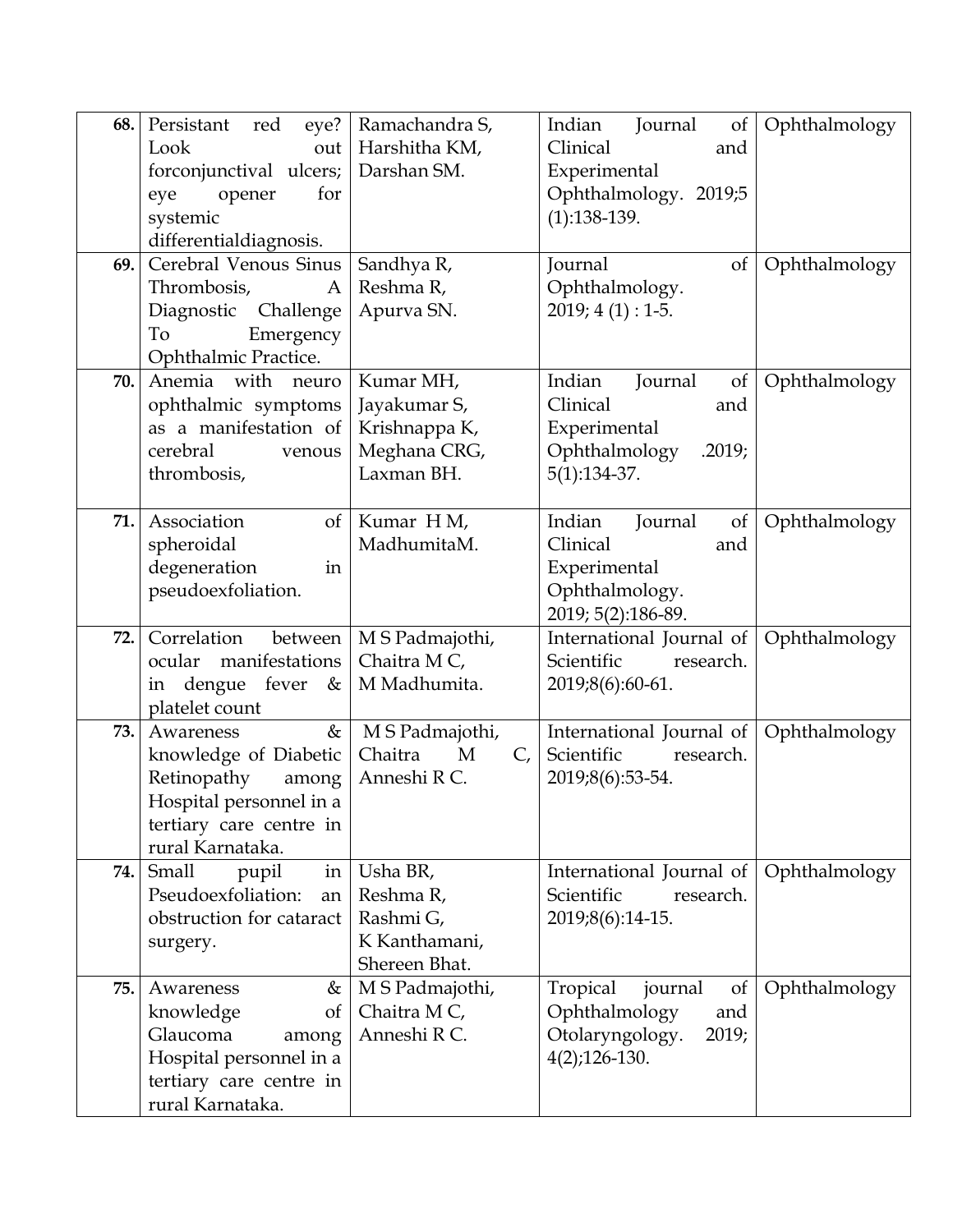| 76. | Fundus<br>changes<br>in<br>induced<br>pregnancy<br>hypertension.                                                                                    | Rashmi G,<br>Sharma N,<br>Usha BR,<br>Ravindra R.                                                                  | International Journal of<br>Scientific Research.<br>2019 13; 8(7).                                              | Ophthalmology |
|-----|-----------------------------------------------------------------------------------------------------------------------------------------------------|--------------------------------------------------------------------------------------------------------------------|-----------------------------------------------------------------------------------------------------------------|---------------|
| 77. | Visual outcome<br>and<br>complications<br>in<br>secondary<br>posterior<br>chamber<br>intraocular<br>lens implantation.                              | Rashmi G,<br>Rajendra P. A,<br>Arut Priya A,<br>Ravindra R                                                         | International Journal of<br>Scientific Research.<br>$2019$ ; 12; 8(7).                                          | Ophthalmology |
| 78. | Dapsone<br>Associated<br>Anemic Retinopathy in<br>Lepromatous Leprosy<br>Patient.                                                                   | Sri Archana.<br>Sandhya R,<br>Anneshi R C,                                                                         | Journal<br>of<br>Ophthalmology.<br>2019,<br>$4(2): 8-10.$                                                       | Ophthalmology |
| 79. | Prevalence<br>of<br>computer<br>vision<br>syndrome<br>among<br>computer<br>of<br>users<br>Kolardistrict.                                            | Kumar MH.<br>Darshan<br>SM,<br>Sangeetha T,                                                                        | Indian<br>Journal<br>of<br>Clinical<br>and<br>Experimental<br>Ophthalmology.<br>2019;5(3):326-9.                | Ophthalmology |
| 80. | Comparison<br>of<br>accuracy of haigis and<br>SRK II formula for<br>intraocular lens power<br>calculation<br>in<br>eyes<br>with short axial length. | Kumar MH,<br>Sangeetha T,<br>Kanthamani,<br>Babu N J.                                                              | Indian<br>Journal<br>of<br>Clinical<br>and<br>Experimental<br>Ophthalmology<br>Ophthalmol.2019;5(3):3<br>76-81. | Ophthalmology |
| 81. | Serum electrolytes in<br>cataract patients with<br>and without diabetes:<br>A case control study.                                                   | Soujanya G,<br>Inchara N,<br>Kanthamani K,                                                                         | Indian<br>Journal<br>of<br>Clinical<br>and<br>Experimental<br>Ophthalmology<br>$2019;5(3)$ .                    | Ophthalmology |
| 82. | clinical study<br>$\sigma f$<br>A<br>dacryocystitis.                                                                                                | Chaitra MC,<br>Pandu S,<br>Padmajothi MS,                                                                          | Indian<br>Journal<br>of<br>Clinical<br>and<br>Experimental<br>Ophthalmology<br>2019;5(3):279-81.                | Ophthalmology |
| 83. | Diaphyseal fractures of<br>the forearm in adults,<br>comparative study of<br>dynamic.                                                               | Sagar<br>Venkataraman,<br>Prabhu Ethiraj,<br>Heddur<br>Arun<br>Shanthappa<br>Naik,<br>Sachin<br>Prakash<br>Angadi. | International Journal of<br>Research<br>in<br>Orthopaedics.<br>2019; 5(5): 916-920                              | Orthopaedics  |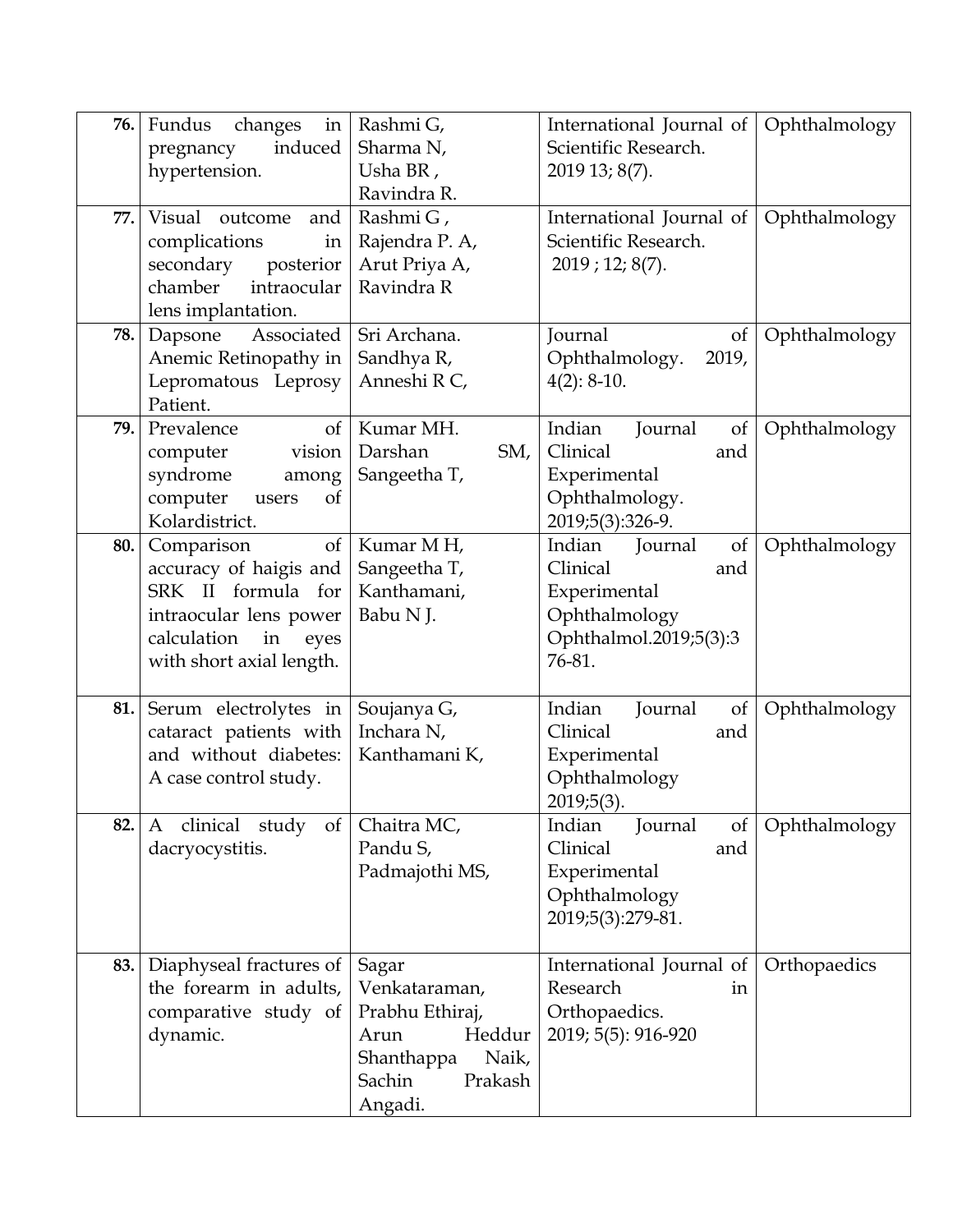| 84. | A Retrospective Study<br>Comparison<br><sub>of</sub><br>$\sigma f$<br>Injection<br>Local<br>$\sigma$<br>Platelet Rich Plasma<br>and Corticosteroids in<br>Treatment<br>the<br><sub>of</sub><br>Lateral Epicondylitis of<br>Humerus         | Jishnu,<br>Mahesh Kumar N,<br>Arun H.S                                   | International Journal of<br>Medical<br>Science<br>and<br><b>Current Research</b><br>2019; 2(3):312-315 | Orthopaedics |
|-----|--------------------------------------------------------------------------------------------------------------------------------------------------------------------------------------------------------------------------------------------|--------------------------------------------------------------------------|--------------------------------------------------------------------------------------------------------|--------------|
| 85. | the<br>A<br>study<br>on<br>functional outcome of<br>fracture neck of femur<br>managed<br>with<br>cannulated cancellous<br>screws                                                                                                           | Abhimanyu Singh<br>Nagakumar JS                                          | International Journal of<br>Orthopaedics Sciences.<br>2019; 5(1):318-323                               | Orthopaedics |
| 86. | Distal femur fracture, a<br>comparative study of<br>locking<br>compression<br>plate<br>versus<br>distal<br>femur nail                                                                                                                      | Ajay Kurahatti,<br>Prabhu E,<br>Sagar V Naik,<br>Arun HS                 | International Journal of<br>Orthopaedics Sciences.<br>2019; 5(2): 739-798                              | Orthopaedics |
| 87. | Functional outcome of<br>posterior<br>cruciate<br>ligament<br>avulsion<br>treated<br>with<br>open<br>reduction<br>and internal fixation<br>cannulated<br>with<br>cancellous<br>screws<br><b>Burks</b><br>using<br>and<br>Schaffer approach | Abhishek Yadav,<br>Hariprasad S,<br>Cecil Fernand,<br>Kishore Vellingiri | International Journal of<br>Orthopaedics Sciences.<br>2019; 5(2):837-840                               | Orthopaedics |
| 88. | Plantar<br>management:<br>A<br>comparative<br>study<br>between plantar fascia<br>stretching<br>exercises<br>local<br>versus<br>corticosteroid injection.                                                                                   | fasciitis   Prabhu Ethiraj,<br>Sagar V,<br>Arun H.S,<br>Abhijeet Salunke | of Karnataka   Orthopaedics<br>Journal<br>Orthopaedic<br>Association.<br>2019; 7(2):17-21              |              |
| 89. | Is intercrestal line and<br>level of spine are same<br>clinically<br>and<br>radiologic ally                                                                                                                                                | Madamanchi<br>Harsha,<br>Eswara Reddy G,<br>Arun HS.                     | International Journal of<br>Orthopaedics Sciences.<br>2019; 5(1):183-185                               | Orthopaedics |
| 90. | Physico-chemical<br>properties of different                                                                                                                                                                                                | Madhavi Reddy,<br>Shivakumara CS,                                        | International journal of<br>multidisciplinary                                                          | Nutrition    |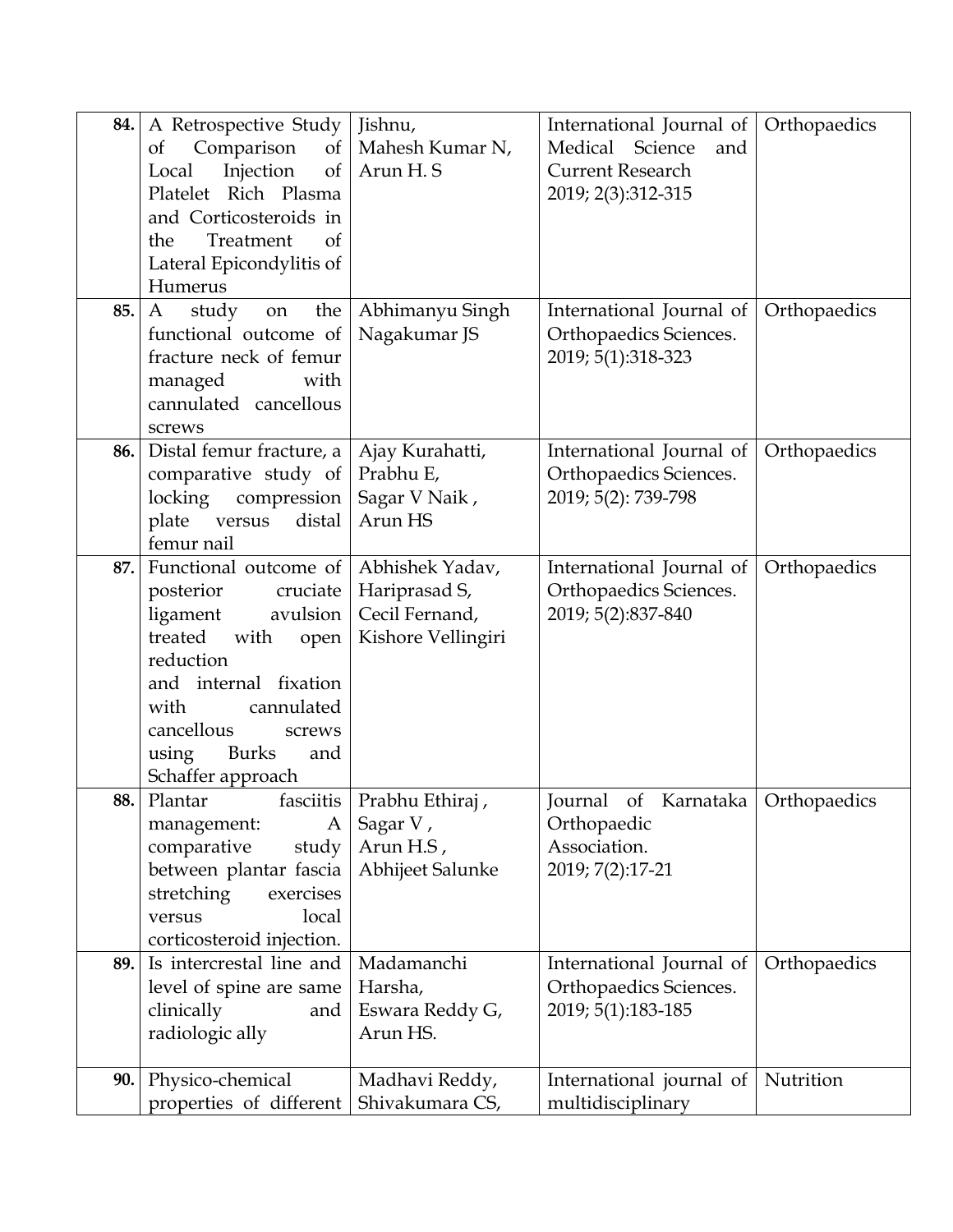|     | millets<br>and<br>its<br>relationship<br>with<br>quality<br>cooking<br>of<br>millets.                                                                                                                                                                                                                                    | Aneesha.                                                                                                                                                                                                                                                                                       | research<br>and<br>development,<br>2019; 6(4):97-101.                                                          |                                                                         |
|-----|--------------------------------------------------------------------------------------------------------------------------------------------------------------------------------------------------------------------------------------------------------------------------------------------------------------------------|------------------------------------------------------------------------------------------------------------------------------------------------------------------------------------------------------------------------------------------------------------------------------------------------|----------------------------------------------------------------------------------------------------------------|-------------------------------------------------------------------------|
| 91. | of<br>Role<br>Simarouba<br>glauca DC plant in<br>Cancer: A short review                                                                                                                                                                                                                                                  | Patil Dhanashri<br>Prabhu <sub>N.</sub>                                                                                                                                                                                                                                                        | Journal<br><sub>of</sub><br>stem<br>cells.2019;14(2)                                                           | Integrative<br>Medicine                                                 |
| 92. | Mineral:<br>Mysterious<br>Fluoride                                                                                                                                                                                                                                                                                       | Sai Deepika,<br>Shashidhar KN,<br>Sreeramulu PN.                                                                                                                                                                                                                                               | Journal of Evolution of<br>Medical<br>Dental<br>and<br>Sciences.<br>2019; 8(48):3617-3623                      | Biochemistry<br>Surgery                                                 |
| 93. | Neutrophil<br>and<br>Platelet to Lymphocyte<br>Ratio in Prevailing the<br>Oxidative Stress and<br>Its Relation with the<br>Endothelial<br>Dysfunction<br>in<br>Preeclampsia                                                                                                                                              | Rajeev Gandham,<br>Sumathi ME,<br>CD Dayanand,<br>SR Sheela,<br>Kiranmayee P.                                                                                                                                                                                                                  | Journal<br>of<br>Krishna<br>Medical<br>Institute<br><sub>of</sub><br>Sciences University.<br>2019; 8(4): 89-97 | Biochemistry<br>Cell biology and<br>molecular<br>Genetics<br><b>OBG</b> |
| 94. | Maternal<br>serum<br>biomarker<br>early<br>in<br>diagnosis<br>of<br>preeclampsia                                                                                                                                                                                                                                         | Rajeev Gandham,<br>Sumathi ME,<br>CD Dayanand,<br>SR. Sheela,<br>Kiranmayee P.                                                                                                                                                                                                                 | Journal of Clinical<br>&<br>biomedical sciences.<br>2019; 9(1): 03-09                                          | Biochemistry<br>AHS,<br>OBG,<br><b>CBMG</b>                             |
| 95. | Choroid<br>Plexus<br>Carcinoma<br>Enmasked<br>with Soft<br><b>Signs</b><br>and<br>Symptoms<br>Indian<br>of<br>Journal<br>Medical and Paediatric<br>Oncology A study of<br>tumor<br>associated<br>macrophages and their<br>subpopulation M1 and<br>M <sub>2</sub><br>by<br>immunohistochemistry<br>in colo-rectal cancer. | Kouser<br>Mohammadi,<br><b>SM</b><br>Azeem<br>Mohiyuddin,<br>Harshitha,<br>TN Suresh,<br>CSBR Prasad,<br>Sagayaraj,<br>KS<br>Ravindra<br>$P_{\prime}$<br>Gopinath,<br>GN Manjunath,<br>A Prashanth Babu,<br>Pradeep Krishna,<br>K Abhilash,<br>HS Brindha,<br>Aishwarya<br>Raj<br>D<br>Pillai, | Indian<br>Journal<br>of<br>otolaryngology<br>head<br>and neck surgery.<br>2019                                 | <b>ENT</b><br>Pathology                                                 |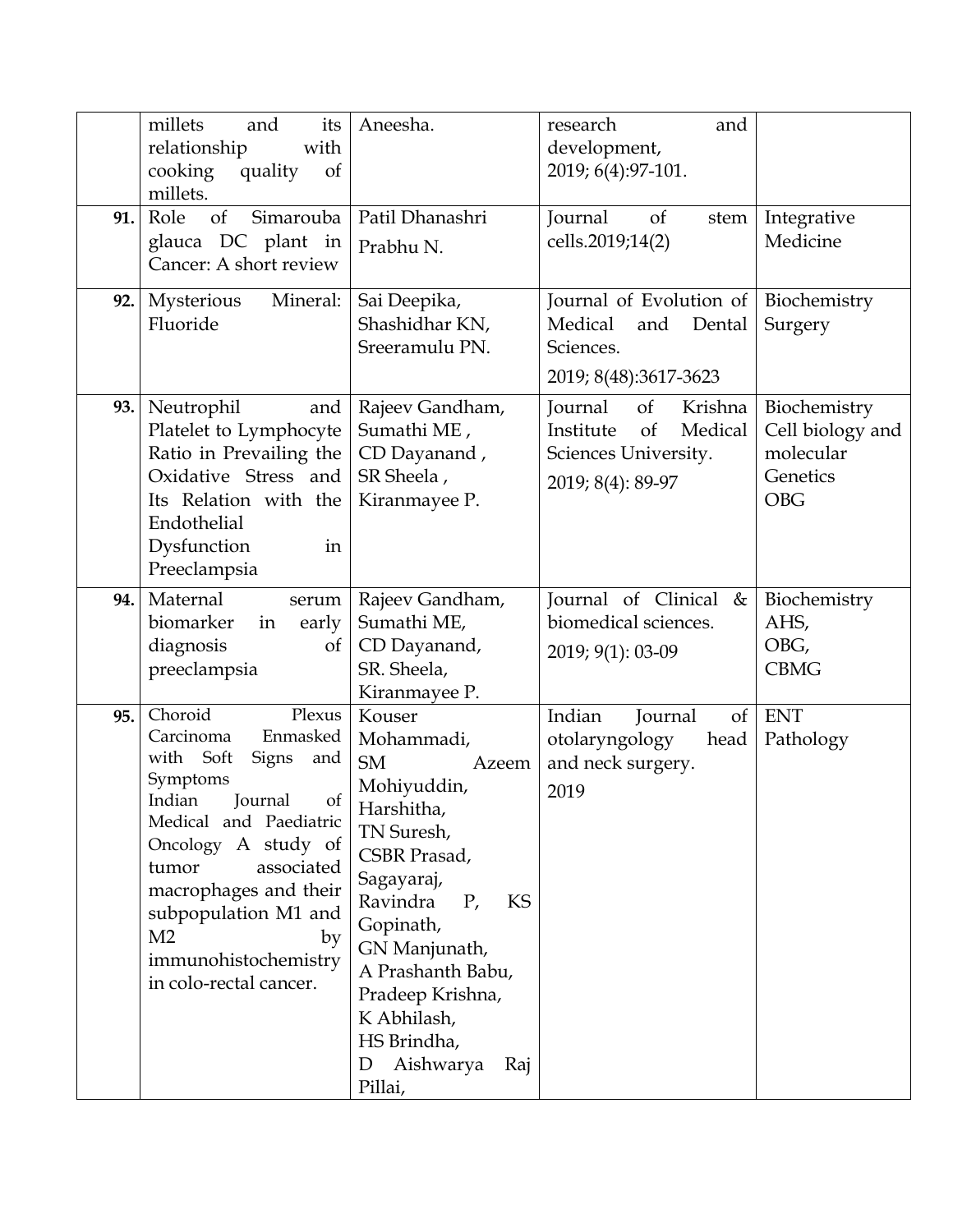| 96.<br>97. | Study of Mast cell<br>profile<br>in<br>atherosclerotic<br>lesion<br>of aorta: An autopsy<br>study.<br>A Proficient<br>singlet<br>quenching<br>oxygen<br>carotenoid<br>and<br>Periodontal Disease.                                | Sulagna Manna,<br>Harendra Kumar.<br>Deepa C,<br>Archana R Naik,<br>Gayathri<br>Somashekar. | Journal<br>World<br>of <sub>1</sub><br>pharmacy<br>and<br>pharmaceutical<br>sciences.2019;<br>8(12):1262-1273<br>International Journal of<br>Oral Health Dentistry.<br>$2019; 5(1): 1-6.$ | Pathology<br>Dentistry |
|------------|----------------------------------------------------------------------------------------------------------------------------------------------------------------------------------------------------------------------------------|---------------------------------------------------------------------------------------------|-------------------------------------------------------------------------------------------------------------------------------------------------------------------------------------------|------------------------|
| 98.        | Efficacy of intraoperative<br>local administration of<br>0.5%<br>bupivacaine<br>on<br>postoperative<br>pain<br>following<br>control<br>anterior abdominal wall<br>repair<br>hernia<br>$- A$<br>prospective case-control<br>study | Pavan B K,<br>Karthik<br>Hareen<br>TVK,<br>Bhaskaran A,<br>Akarsh Y G.                      | International<br>surgery<br>journal.<br>2019; 3(1): 210-213                                                                                                                               | Surgery                |
| 99.        | Role of H pylori in<br>GERD - A prospective<br>study.                                                                                                                                                                            | Asadulla Baig<br>Pavan B K<br>Bhaskaran A<br>Akarsh Y G                                     | International journal of<br>surgery science.<br>2019; 3(1): 207-209.                                                                                                                      | Surgery                |
|            | 100 A Comparative study<br>Povidine<br>between<br>iodine<br>and<br>metronidazole<br>for<br>peritoneal lavage<br>in<br>cases of peritonitis                                                                                       | Asadulla Baig<br>Mohan Kumar K                                                              | International<br>surgery<br>journal.<br>2019;6(4):1214-1218                                                                                                                               | Surgery                |
| 101        | Efficacy<br>of<br>operative<br>administration of 0.5%<br>bupivacaine on post-<br>operative pain control<br>following<br>anterior<br>abdominal wall hernia<br>repair - A prospective<br>case-control study                        | intra-   Pavan BK<br>local   Karthik Hareen TVk<br>Bhaskaran A<br>Akarsh YG                 | International journal of<br>surgery science.<br>2019; 3(1): 210-213                                                                                                                       | Surgery                |
|            | 102 Mixer grinder fingertip<br>injuries and treatment<br>outcome in a rural<br>based tertiary center: a<br>retrospective study.                                                                                                  | Deepak Hongaiah,<br>Abhilash,<br>Dharmendra<br>Kumar,<br>Vijay Kumar S.                     | International Surgery of<br>Journal.<br>2019;6(7):2458-2463                                                                                                                               | Surgery                |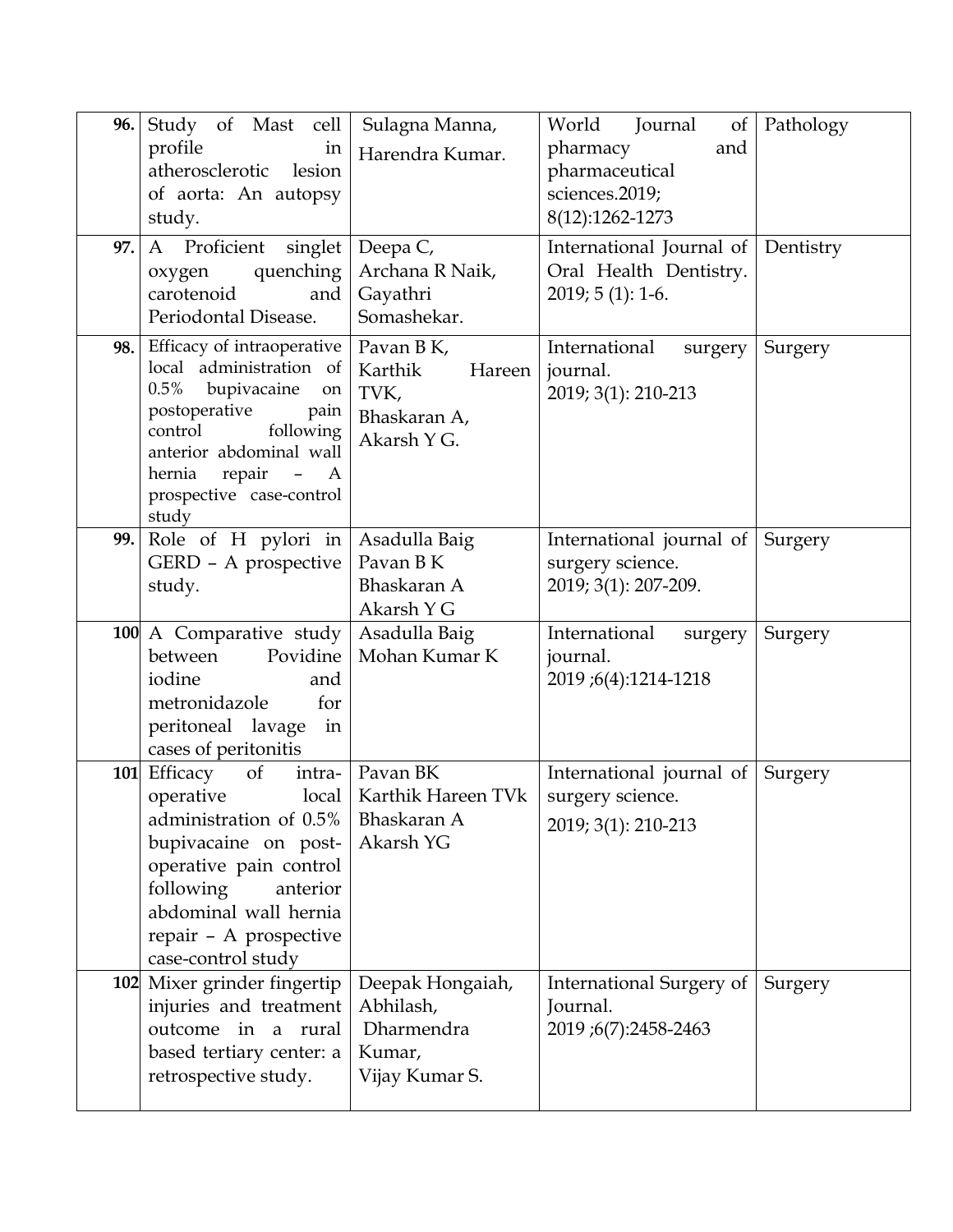|       | 103 Adenomyoepithelioma                        | Sreeramulu P N,                 | Journal<br>of<br>Medical                    | Surgery             |
|-------|------------------------------------------------|---------------------------------|---------------------------------------------|---------------------|
|       | of the Breast in the                           | Tejaswini M Pawar,              | Clinical<br>Science<br>and                  | Medicine            |
|       | young-A Rare Case                              | Srinivasan D,                   | Research. 2019;7(3):824-                    |                     |
|       |                                                | Spurthi S,                      | 827                                         | Pathology           |
|       |                                                | Swaroop Raj B V                 |                                             |                     |
| 104 A | parietal<br>wall                               | Varsha A,                       | Journal of Clinical and                     | Surgery             |
|       | desmoid tumour with                            | Deepak Hongaiah,                | Biomedical<br>Sciences                      |                     |
|       | primary mesh repair: a                         | Sreeramulu PN,                  | 2019                                        |                     |
|       | case report                                    | Srinivasan D                    |                                             |                     |
|       | 105 Spectrum of right iliac                    | G.V.V.Prasad                    | International<br>Surgery                    | Surgery             |
|       | fossa mass differential                        | Reddy,                          | Journal.                                    |                     |
|       | their<br>diagnosis<br>and                      | Konappa V,                      | 2019; 6(7).                                 |                     |
|       | management                                     | Mahidar Reddy,                  |                                             |                     |
|       |                                                | Dharmendra Kumar                |                                             |                     |
|       | 106 Role<br>of<br>computed                     | Poladi GSR                      | International Journal of   Radiology        |                     |
|       | in<br>the<br>tomography                        | Rachegowda N                    | Medical Science<br>and                      |                     |
|       | evaluation of intestinal                       | Sakalecha AK                    | Current.                                    |                     |
|       | obstruction                                    | Savagave SG                     | 2019:2(3):384 - 401                         |                     |
| 107   | Sonological evaluation                         | Gowthami M                      | International journal of                    | Radiology           |
|       | liver<br>size<br>in<br>of                      | Parameshwar                     | medical science<br>and                      |                     |
|       | paediatric population                          | Keerthi BH                      | current research.                           |                     |
|       | of rural background                            | Rachegowda N                    | 2019:2(3):361-367                           |                     |
|       | 108 Ultrasound<br>guided                       | Argha Baruah                    | Paripex Indian Journal                      | Radiology           |
|       | fine needle aspiration                         | <b>TN Suresh</b>                | research.                                   | <b>ENT</b>          |
|       | cytology in evaluation                         | <b>SM</b> Azeem                 | 2019;8(3):162-165                           | Pathology           |
|       | of cervical lymphnode                          | Mohiyuddin                      |                                             |                     |
|       | metastasis<br>oral<br>in                       | Anil Kumar                      |                                             |                     |
|       | cell<br>squamous                               | Sakalecha                       |                                             |                     |
|       | carcinoma                                      |                                 |                                             |                     |
|       | 109 Obstructed Bochdalek   Vikranth Suresh N   |                                 | International                               | Surgery   Radiology |
|       | hernia:<br>a<br>rare                           | Sreeramulu P.N.                 | Journal.                                    | Surgery             |
|       | presentation<br>of                             | Savagave SG                     | 2019;6:2617-2620                            |                     |
|       | congenital                                     | Vogu S                          |                                             |                     |
|       | diaphragmatic<br>hernia                        |                                 |                                             |                     |
|       | in adulthood                                   |                                 |                                             |                     |
|       | 110 Diabetic Nephropathy-                      | Phaneesh                        | of<br>Evidence<br>Journal<br>Based Medicine | Medicine            |
|       | Neutrophil<br>Can                              | Bharadwaj<br>B.S.,              | and                                         |                     |
|       | Ratio<br>Lymphocyte                            | Pujitha S.N.                    | Healthcare.                                 |                     |
|       | Predict the Presence of                        |                                 | 2019;6(50):2349-2562                        |                     |
|       | Albuminuria?                                   |                                 | Medical                                     | Medicine            |
|       | 111 Non-Alcoholic<br>fatty<br>disease<br>liver | Tameem Imran,<br>Rumaisa Ahmed, | Journal<br>of<br>Science<br>Clinical<br>And |                     |
|       | and                                            |                                 |                                             |                     |
|       | Diabetes Mellitus"                             | Vishwanath Reddy.               | Research20197(11):                          |                     |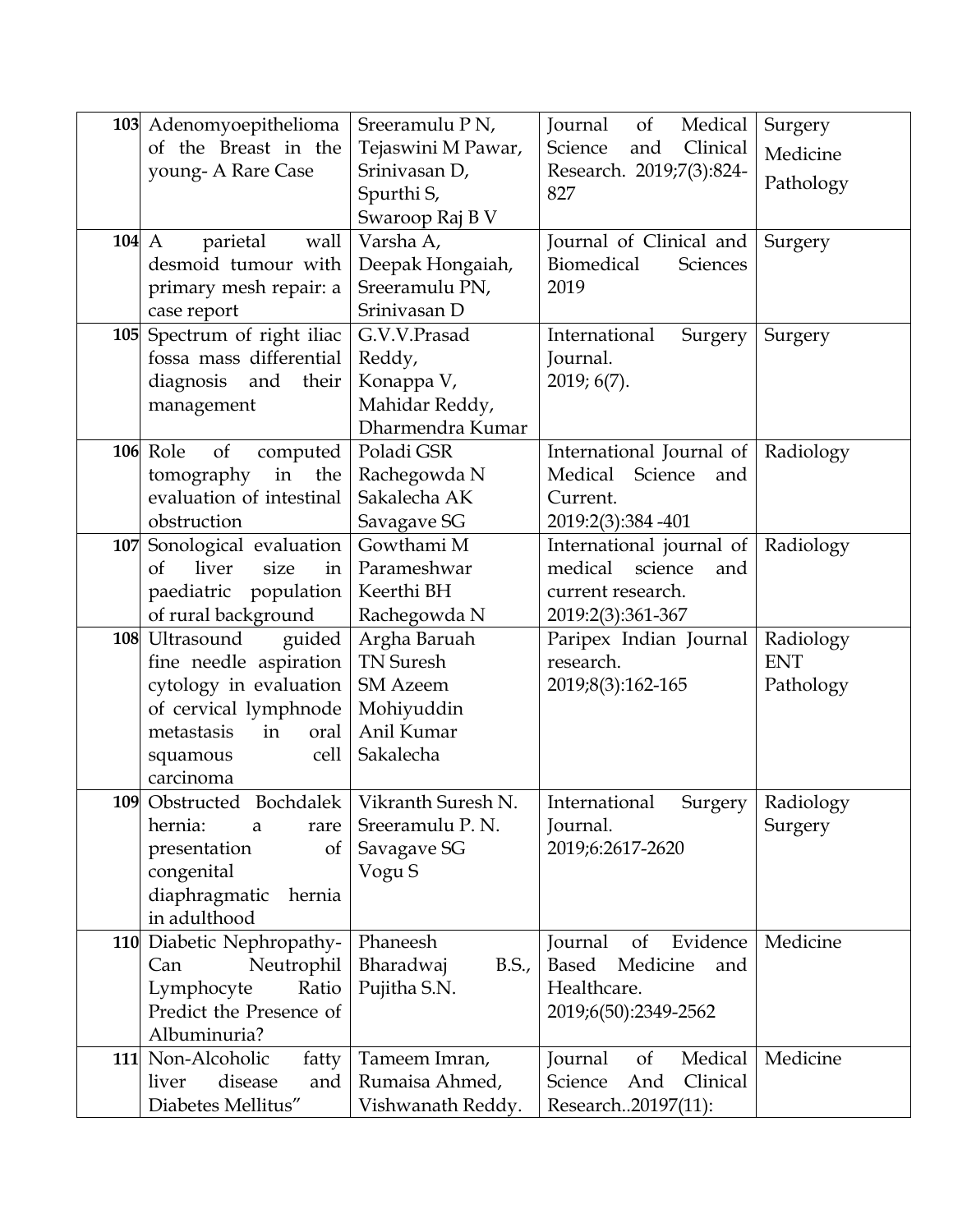|     |                                                                                                                                                                                           |                                                                                   | 789-793                                                                                      |                                                                          |
|-----|-------------------------------------------------------------------------------------------------------------------------------------------------------------------------------------------|-----------------------------------------------------------------------------------|----------------------------------------------------------------------------------------------|--------------------------------------------------------------------------|
|     | 112 Effect<br>of<br>1800-2100<br>MHz Electromagnetic<br>Radiation on Learning-<br>Memory<br>and<br>Hippocampal<br>Morphology in Swiss<br>Albino Mice.                                     | Krishna Kishore G,<br>Venkateshu K.V,<br>Sridevi N.S.                             | Journal of Clinical and<br>Diagnostic Research.<br>2019; 13(2): 14-17.                       | Anatomy                                                                  |
| 113 | Evaluation<br>of<br>Pre-<br>emptive Intramuscular<br>Glycopyrrolate<br>in<br>Prevention of Spinal<br>Anesthesia<br>Induced<br>Hypotension<br>in<br>Elective<br>Cesarean<br>Sections.      | Abhinaya Manem,<br>Dinesh<br>Krishnamurthy.                                       | Indian<br>Journal<br>$\sigma$<br>Anesth Analg.<br>2019; 6(3):705-711.                        | Anesthesiology                                                           |
|     | lividity<br>114 Post-mortem<br>and<br>its determinants - A<br>cross sectional study                                                                                                       | Sharanagouda<br>M<br>Arikeri,<br>Abhinandana<br>$\mathbb{R}$<br>Basawaraj S Patil | Indian<br>of<br>Journal<br>Academy<br>of<br>Forensic<br>Medicine.<br>2019;<br>$41(2):86-8.$  | Forensic<br>Medicine                                                     |
|     | 115 A Post-Mortem Study<br>Deaths<br>due<br>to<br><sub>on</sub><br>Electrocution<br>among<br>Autopsies<br>Conducted<br>at<br>Mortuary,<br>Raichur-A<br><b>RIMS</b><br>Retrospective Study | <b>SS</b><br>Karaddi,<br>M<br>Gopinath,<br>R Abhinandana                          | Indian<br>of<br>Journal<br>Medicine<br>Forensic<br>&<br>Toxicology.<br>2019;<br>$13(4):53-7$ | Forensic<br>Medicine                                                     |
|     | 116 Novel association of Rajesh D,<br>squamous cell<br>oral<br>carcinoma with GSTP1<br>Arg187Trp<br>gene<br>polymorphism                                                                  | Balakrishna S,<br>Azeem Mohiyuddin<br>SM,<br>Suryanarayana R,<br>Kutty AVM        | <sub>of</sub><br>cellular   ENT<br>Journal<br>biochemistry.<br>2019; 120(4):5906-12.         | Cell<br>Biology<br>Molecular<br>and<br>Genetics<br>Community<br>Medicine |
|     | 117 Hydrogen bond-linked<br>pathways of peptide<br>units and polar groups<br>of amino acid residues<br>for electron<br>suitable<br>transfer in cytochrome<br>c proteins                   | Ramasarma T,<br>Vaigundan D.                                                      | Molecular and cellular<br>biochemistry.<br>2019 15; 453(1-2):197-<br>203.                    | Biology<br>Cell<br>Molecular<br>and<br>Genetics                          |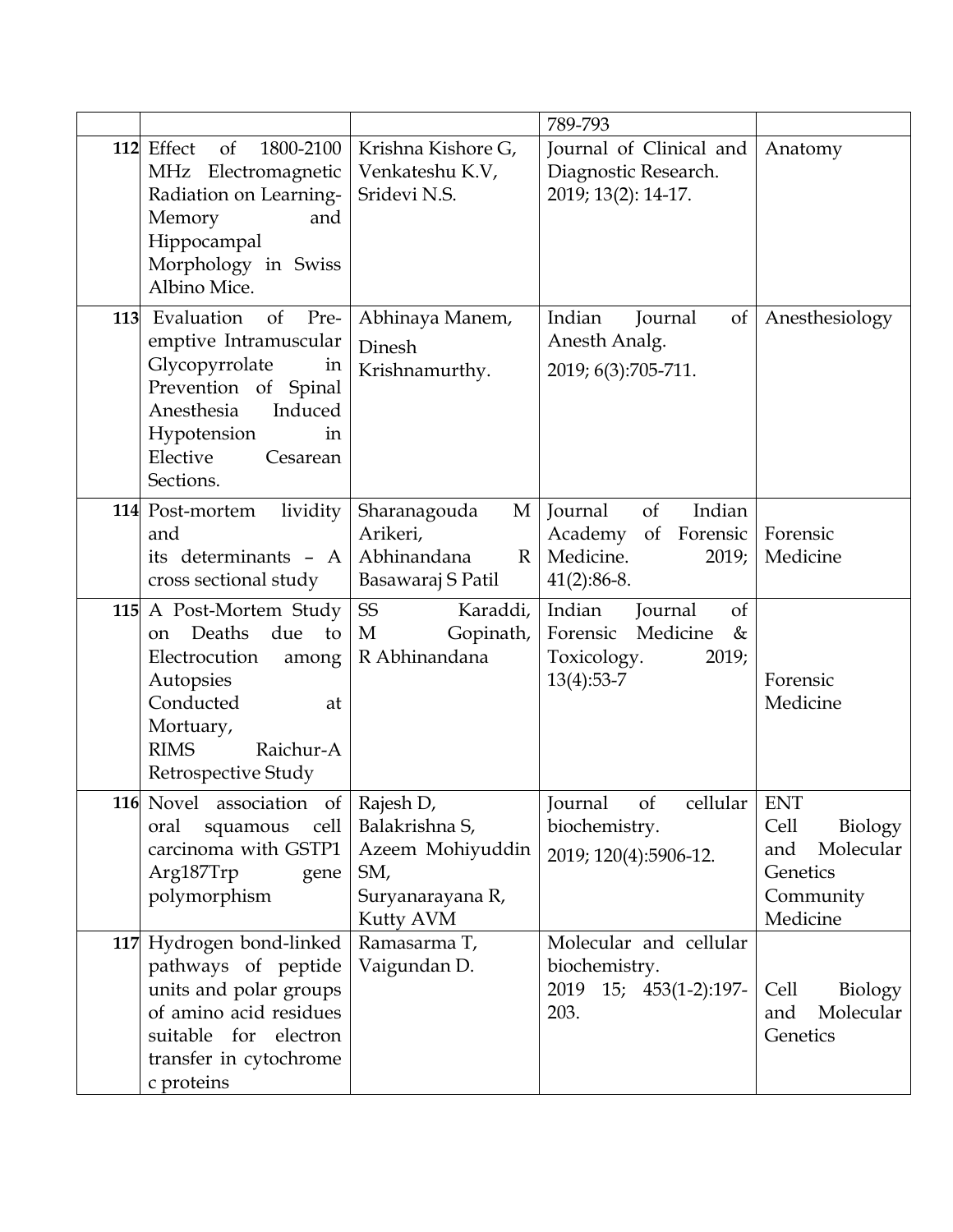|     | 118 Pathways of electron   Ramasarma T,<br>transfer and proton<br>translocation<br>in<br>the<br>action of superoxide<br>dismutase dimer                                                                                       | Vaigundan D                                          | Biochemical<br>and<br>biophysical<br>research<br>communications.<br>2019<br>30; 514(3):772-6. | Cell<br>Biology<br>Molecular<br>and<br>Genetics |
|-----|-------------------------------------------------------------------------------------------------------------------------------------------------------------------------------------------------------------------------------|------------------------------------------------------|-----------------------------------------------------------------------------------------------|-------------------------------------------------|
|     | 119 Inadequate<br>pre-<br>conception counselling<br>is a major challenge for<br>antenatal management of<br>$\beta$ -thalassemia:<br>from<br>Experience<br>a<br>referral centre in India                                       | Shetty M,<br>Balakrishna S,<br>Hegde S               | Indian<br><sub>of</sub><br>Journal<br>Hematology and Blood<br>Transfusion .2019; 1-3.         | Cell<br>Biology<br>Molecular<br>and<br>Genetics |
|     | linked<br>120 Misfolding<br>mutations<br>of<br><i>SERPINA1</i><br>gene<br>are<br>in<br>uncommon<br>preeclampsia                                                                                                               | Nagarajappa C,<br>Rangappa SS,<br>Balakrishna S      | Archives of Medicine<br>and Health<br>Sciences.<br>2019:1; 7(2):177.                          | Cell<br>Biology<br>Molecular<br>and<br>Genetics |
| 121 | Comparison of<br>serum<br>sodium<br>and<br>serum<br>potassium levels among<br>senile cataract patients<br>and patients without<br>cataract of same<br>age<br>group at a tertiary care<br>hospital, Mandya                     | Poornima B,<br>Manjula TR,<br>Prathibha S            | Journal of Evolution of<br>Medical<br>Dental<br>and<br>Sciences. 2019;8(2):111-<br>113        | Ophthalmology                                   |
| 122 | Management<br>of<br>Seinsheimer typer<br>IIB<br><b>IIIA</b><br>and<br>type<br>subtrochanteric fracture<br>with proximal femoral<br>locking<br>compression<br>plate(PF<br><b>LCP</b><br>):<br>Prospective comparative<br>study | Eswara Reddy G,<br>Nagakumar JS,<br>Arun HS          | International Journal of<br>Research<br>in<br>Orthopedics. 2019; 5:<br>189-191.               | Orthopaedics                                    |
| 123 | $\mathbf{A}$<br>study functional<br>of fracture<br>outcome<br><sub>of</sub><br>femur<br>neck<br>with<br>managed<br>cannulated cancellous<br>screw                                                                             | Abimanyu Singh,<br>Nagakumar JS                      | International Journal of<br>Research<br>in<br>Orthopaedics.<br>2019;<br>$5(1)$ : 318-323.     | Orthopaedics                                    |
|     | 124 Role of austin moore<br>prosthesis<br>in<br>intracapsular fracture                                                                                                                                                        | Mizanur Rahaman,<br>Nagakumar JS,<br>Eswara reddy G, | International Journal of<br>Research<br>in                                                    | Ophthalmology                                   |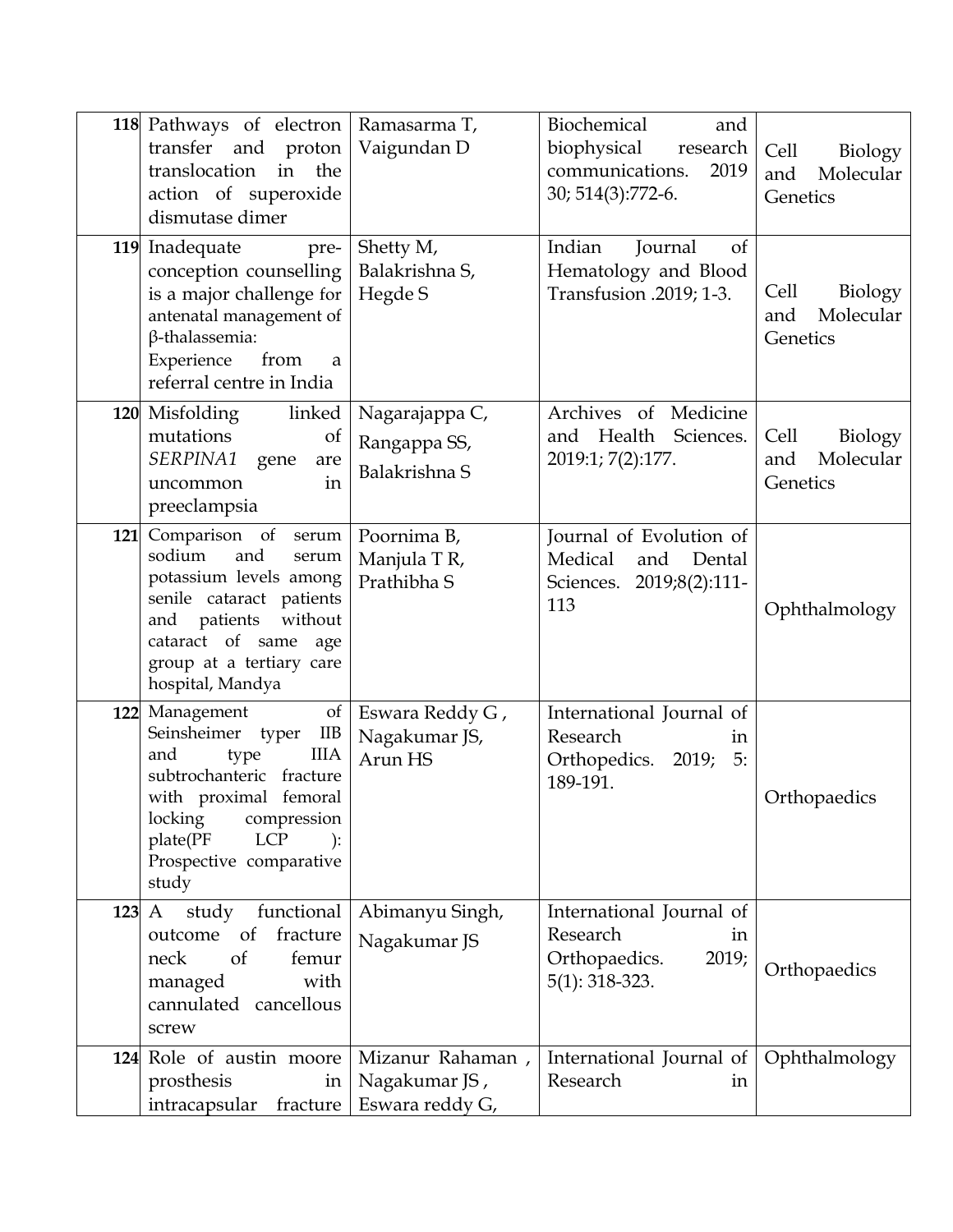|            | femur<br>in<br>neck<br>of<br>elderly                                                                                                                      | Madamanchi<br>Harsha.                               | Orthopaedics.<br>2019;5(4):79-82                                                            |             |
|------------|-----------------------------------------------------------------------------------------------------------------------------------------------------------|-----------------------------------------------------|---------------------------------------------------------------------------------------------|-------------|
|            | 125 Significance of platelet<br>indices<br>severity<br>as<br>marker<br>in<br>nonthrombocytopenic<br>preeclampsia cases.                                   | Shilpa GR,<br><b>CSBR</b> Prasad                    | Journal of Laboratory<br>Physicians.<br>2019. 11(3):186-191                                 | Pathology   |
|            | 126 Clinicopathological<br>correlation of invasive<br>cell<br>squamous<br>carcinoma of uterine<br>cervix:<br>A<br>cross<br>sectional study                | Kalyani R,<br>Raghuveer CV,<br>Sheela SR            | Biomedical<br>Research<br>and Therapy.<br>2019; 6(11): 3443-3451.                           | Pathology   |
|            | 127 Vaginal<br>rhabdomyoma: A rare<br>occurance.                                                                                                          | Rajanna VR,<br>Kalyani R,<br>Gomathi E,<br>Hajra KM | Journal of Clinical and<br>diagnostic research.<br>2019; 13(11):04-05.                      | Pathology   |
|            | 128 Factors<br>influencing<br>semen analysis in cases<br>of infertility.                                                                                  | Singh SV,<br>Supreetha MS,<br>TM Kariappa           | Medpulse international<br>Journal of Pathology<br>2019; 11(1): 16-20.                       | Pathology   |
|            | 129 Nucleated red blood<br>cells<br>and<br>hematological scoring<br>system -Future trends<br>in early onset neonatal<br>sepsis                            | Singh SV,<br>Supreetha MS,<br>Alva SR               | Medpulse international<br>Journal of Pathology<br>2019; 12(1): 53-58.                       | Pathology   |
|            | 130 Mini-clinical evaluation<br>exercise (mini-CEX) as a<br>learning and assessment   Krishnappa J.<br>Residents<br>tool:<br>and<br>faculty' perceptions. | Sudha Reddy V R,<br>KNV Prasad,                     | Journal of clinical<br>and<br>biomedical sciences.<br>2019; 8 (3): 93 - 98                  | Paediatrics |
| <b>131</b> | A study of cord blood<br>albumin as a predictor of<br>significant<br>neonatal<br>jaundice                                                                 | Harisha C,<br>Sudha Reddy V R,<br>Shashidhar KN     | Journal of clinical and<br>Biomedical sciences.<br>2019;9(1): 19-22                         | Paediatrics |
|            | 132 Study<br>Lactose<br>on<br>intolerance in children<br>with acute diarrhoea.                                                                            | Veerlapati R,<br><b>KNV Prasad</b>                  | medical<br>of<br>Journal<br>clinical<br>sciences<br>and<br>research.<br>2019;7(10):502-508. | Paediatrics |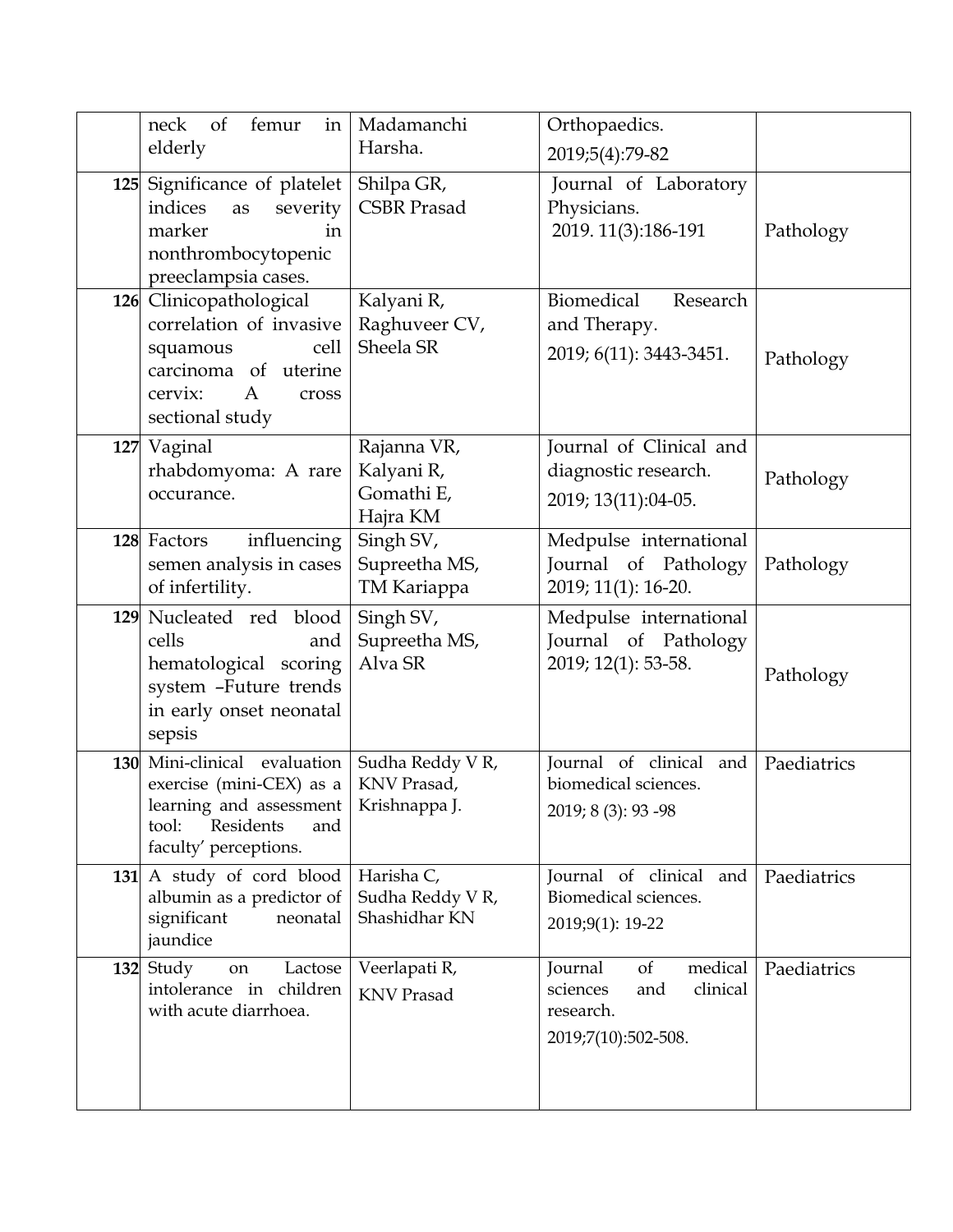| 133 Correlation of Urinary<br>Uric acid, Creatinine<br>ratio with the severity<br>of Hypoxic ischaemic<br>encephalopathy                                              | Suman KV,<br>Beeregowda YC,<br>Shashidhar KN                                                      | Journal of Advanced<br>medical<br>and<br>dental<br>sciences Research                            | Paediatrics             |
|-----------------------------------------------------------------------------------------------------------------------------------------------------------------------|---------------------------------------------------------------------------------------------------|-------------------------------------------------------------------------------------------------|-------------------------|
| 134 Gilbert<br>syndrome-<br>Case report                                                                                                                               | Raghuvamshi R,<br>Krishnappa J,<br><b>Bhanuchand P</b>                                            | International Journal of Paediatrics<br>scientific research.<br>2019; 8(3): 41-42.              |                         |
| 135 Clinical<br>and<br>aetiological profile of<br>pneumonia<br>in<br>age<br>between<br>group<br>1<br>month to 1 year:<br>a<br>hospital<br>based<br>prospective study. | Vamsee krishna P,<br>Naveen kumar B,<br>Venu Gopal S,<br>Siva rama krishna<br>KV,<br>Hima Bindu M | International journal of   Paediatrics<br>contemporary<br>paediatrics.<br>2019; 6(4):1718-1724. |                         |
| 136 Evaluation<br><sub>of</sub><br>pulmonary<br>function in rice mill<br>workers".                                                                                    | S,<br>Parasuraman<br>Shankar<br>Vinutha<br>MS,<br>Jagadamba A,<br>Karthiyanee K                   | Indian<br>Journal<br>of<br>physiology<br>&<br>Pharmacology.<br>2019;<br>63(3): 192-197.         | Physiology              |
| 137 Recurrent<br>cystadenocarcinoma of<br>parotid: not always an<br>indolent tumor.                                                                                   | Manjula,<br>Kalyani R,<br>Azeem Mohiyuddin<br>SM.                                                 | <b>Journal</b><br>of<br>clinical<br>biomedical science.<br>2019; 9(4):125-127                   | Pathology<br><b>ENT</b> |
| 138 Liquid<br>biopsy:<br>an<br>emerging concept for<br>diagnosis<br>and<br>management of cancer.                                                                      | Kalyani R.                                                                                        | clinical<br>of<br>Journal<br>biomedical science.<br>2019; 9(4):91-96                            | Pathology               |
| 139 Massive<br>transfusion<br>role<br>protocol<br><sub>of</sub>                                                                                                       | Subhashis Das.                                                                                    | Journal of clinical and<br>biomedical science.                                                  |                         |
| surgical<br>examination<br>blood<br>ordering<br>schedule.                                                                                                             |                                                                                                   | 2019; 9(4):97-102.                                                                              | Pathology               |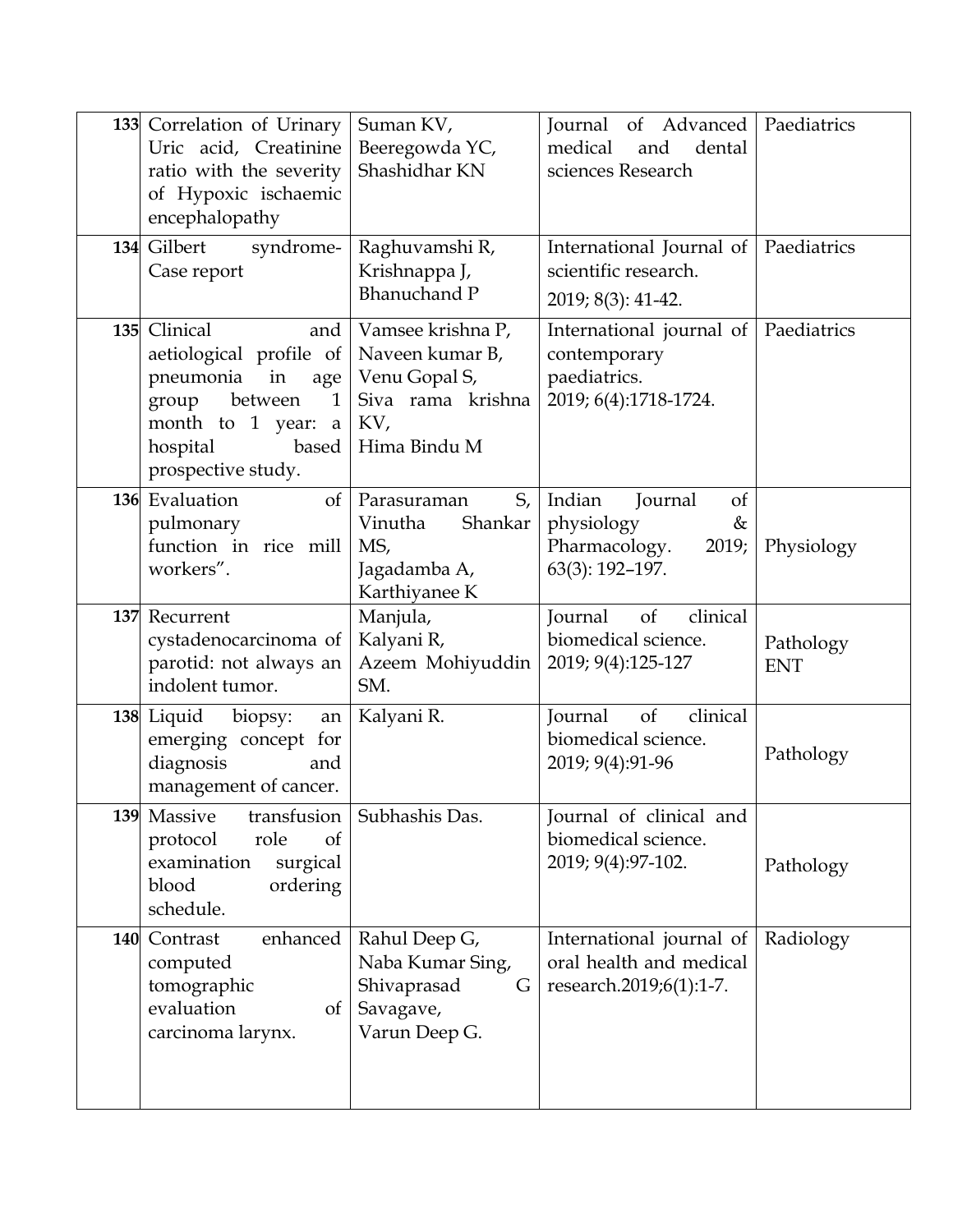| 141 | Qualitative<br>and<br>quantitative<br>phytochemical analysis<br>Allium<br>of<br>cepa L<br>springs with a focus on<br>its biological activity:<br>A pilot study.                                                  | Mary Shobha Rani<br>Inala,<br>Kiranmayee P,<br>Kutty A.V.M.                                                | Journal of Clinical and<br><b>Biomedical Sciences.</b><br>2019; 9(1):34-41.                                                         | Biology<br>Cell<br>Molecular<br>and<br>Genetics                                             |
|-----|------------------------------------------------------------------------------------------------------------------------------------------------------------------------------------------------------------------|------------------------------------------------------------------------------------------------------------|-------------------------------------------------------------------------------------------------------------------------------------|---------------------------------------------------------------------------------------------|
|     | 142 Maternal<br>serum<br>biomarkers<br>early<br>in<br>diagnosis<br>of<br>preeclampsia.                                                                                                                           | Rajeev<br>Gandham,<br>Sumathi<br>ME,<br>Dayanand<br>CD<br>$\overline{ }$<br>Sheela<br>SR,<br>Kiranmayee P. | Journal of Clinical and<br>Biomedical Sciences.<br>2019; 9(1): 03-09.                                                               | Biochemistry<br><b>OBG</b><br><b>AHS</b><br>Cell<br>Biology<br>Molecular<br>and<br>Genetics |
|     | 143 Morphological<br>and<br>molecular<br>characterization<br>of<br>culturable<br>leaf<br>endophytic fungi from<br>Malabar Spinach: The<br>first report.                                                          | Moutusi S,<br>Buela Parivallal P,<br>Prasannakumar MK,<br>Kiranmayee P.                                    | Studies<br>in<br>Fungi<br>2019;4(1): 192-204                                                                                        | Cell<br>Biology<br>Molecular<br>and<br>Genetics                                             |
| 144 | Stethoscope:<br>A<br>reservoir<br><sub>of</sub><br>nosocomial pathogens.                                                                                                                                         | Vinay N Gowda,<br>Sushmitha<br>M.S, Parimala S.                                                            | Asian<br>journal<br><sub>of</sub><br>microbiology<br>biotechnology<br>and<br>environmental<br>sciences.2019;<br>21(4):<br>1015-1018 | Microbiology                                                                                |
| 145 | Role<br>of<br>Gamma<br>transferase<br>Glutamyl<br>in the diagnosis of<br>metabolic syndrome in   KN.<br>patients<br>with<br>hypothyroidism.                                                                      | Sumathi ME,<br>Prabhavathi<br>K, Harsh Kumar S,<br>Shashidhar, V<br>Mahesh.                                | Journal of clinical and<br>diagnostic research.<br>2019; 13(6): 5-8.                                                                | Biochemistry<br>Medicine<br>Community<br>Medicine                                           |
|     | 146 Loranthus<br>longiflorous:<br>An<br>absolutely host specific<br>parasite harbored on a<br>few new hosts on Sri<br>Devaraj Urs Academy<br>of Higher Education<br>and Research campus<br>and phytochemistry of | Kirnamayee P,<br>Inala Mary Shobha<br>Rani.                                                                | Ecology,<br>Environment<br>and conservation.<br>2019; 25(4):1756-1765                                                               | Cell<br>Biology<br>Molecular<br>and<br>Genetics                                             |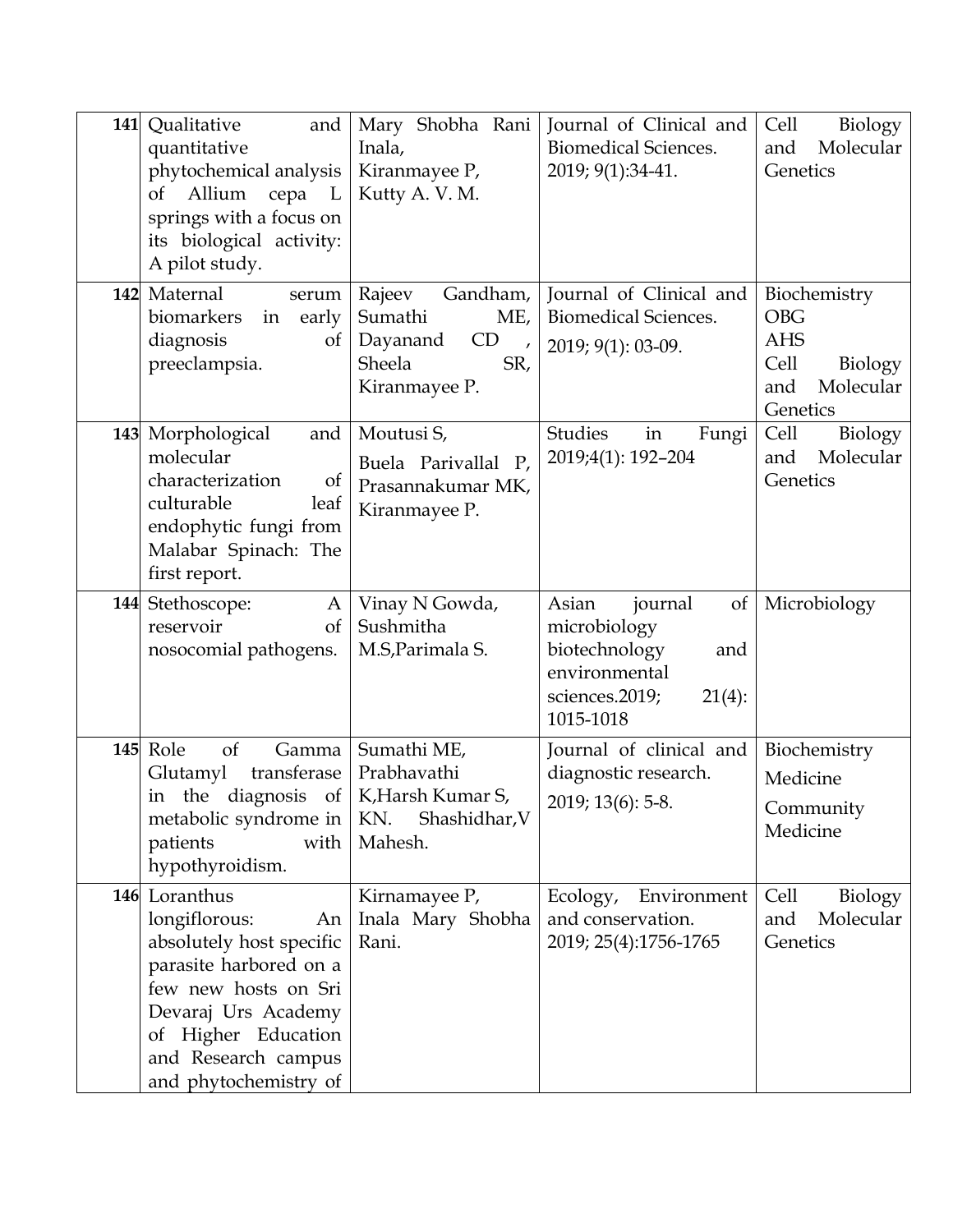|     | host and parasite.                                                                                                                                                               |                                                                                   |                                                                                                      |                                     |
|-----|----------------------------------------------------------------------------------------------------------------------------------------------------------------------------------|-----------------------------------------------------------------------------------|------------------------------------------------------------------------------------------------------|-------------------------------------|
|     | 147 Journey<br>of<br>the<br>Ophthalmologist                                                                                                                                      | Sandhya<br>Ramachandra                                                            | Acta<br>Scientific<br>Ophthalmology.2019;2(<br>$9):1-2.$                                             | Ophthalmology                       |
|     | 148 Effect of heparinized<br>irrigation solution on<br>postoperative<br>inflammation<br>after<br>cataract<br>surgery<br>in<br>diabetics-<br>A<br>randomized<br>control<br>study. | Usha B R,<br>K Kanthamani,<br>Meghana Reddy,                                      | International journal of<br>ocular oncology<br>and<br>oculoplasty.<br>2019;5(4):201-204              | Ophthalmology                       |
|     | 149 Study of<br>electrolyte<br>imbalance in dengue<br>fever.                                                                                                                     | Sandinti Deepa,<br>Lakshmaiah,<br>Prabhakar K,<br>Raveesha A.                     | International Journal of   Medicine<br>Medical and Biomedical<br>Studies.2019;3(7);<br>$216-$<br>219 |                                     |
|     | difficult<br>150 Anticipated<br>airway management in<br>known<br>of<br>case<br>a<br>neurofibromatosis<br>with normal pressure<br>hydrocephalus posted<br>for V-P shunt           | Arpitha S mary,<br>Ravi M,<br>Supreeth CS,<br>Mnajula Devi.                       | International journal of<br>anesthesia<br>and<br>analgesia.<br>2019:6(6):2249-2252.                  | Anaesthesiolog<br>y<br>Neurosurgery |
|     | of<br>151 Investigation<br>neutrophil lymphocyte<br>blood<br>and<br>ratio<br>glucose regulation in<br>patients with type 2<br>diabetes mellitus.                                 | Jithendra<br>chaithanya<br>gubbala,<br>Thanjuk Reddy K.V,<br>Prabhakar K.         | Journal<br>of<br>Evidence<br>Based<br>Medicine<br>and<br>Healthcare.<br>2019;<br>6(50):2349-2570.    | Medicine                            |
|     | 152 Management<br>of<br>$\mathbf{a}$<br>patient<br>apical<br>with<br>hypertrophic<br>cardiomyopathy with<br>subacute<br>intestinal<br>obstruction                                | Sreenidi R,<br>Kiran N, Bhaskaran<br>A,<br>Lakshmi K Swamy,<br>Threja CK, Ravi M, | Indian<br>Journal<br>$\sigma$<br>Anesthesiology<br>and<br>analogies.<br>2019;6(6):2256-2259          | Anesthesiology<br>surgery           |
| 153 | Correlation of serum<br>level<br>acid<br>uric<br>to<br>perinatal outcome in<br>preeclampsia women.                                                                               | Rashmi SJ,<br>Sheela SR,<br>Sneha Singh.                                          | Journal of Clinical and<br>biomedical science.<br>2019; 9(3):73-76                                   | <b>OBG</b>                          |
| 154 | Comparative                                                                                                                                                                      | Varsha Shree R,                                                                   | IP archives of cytology                                                                              | Pathology                           |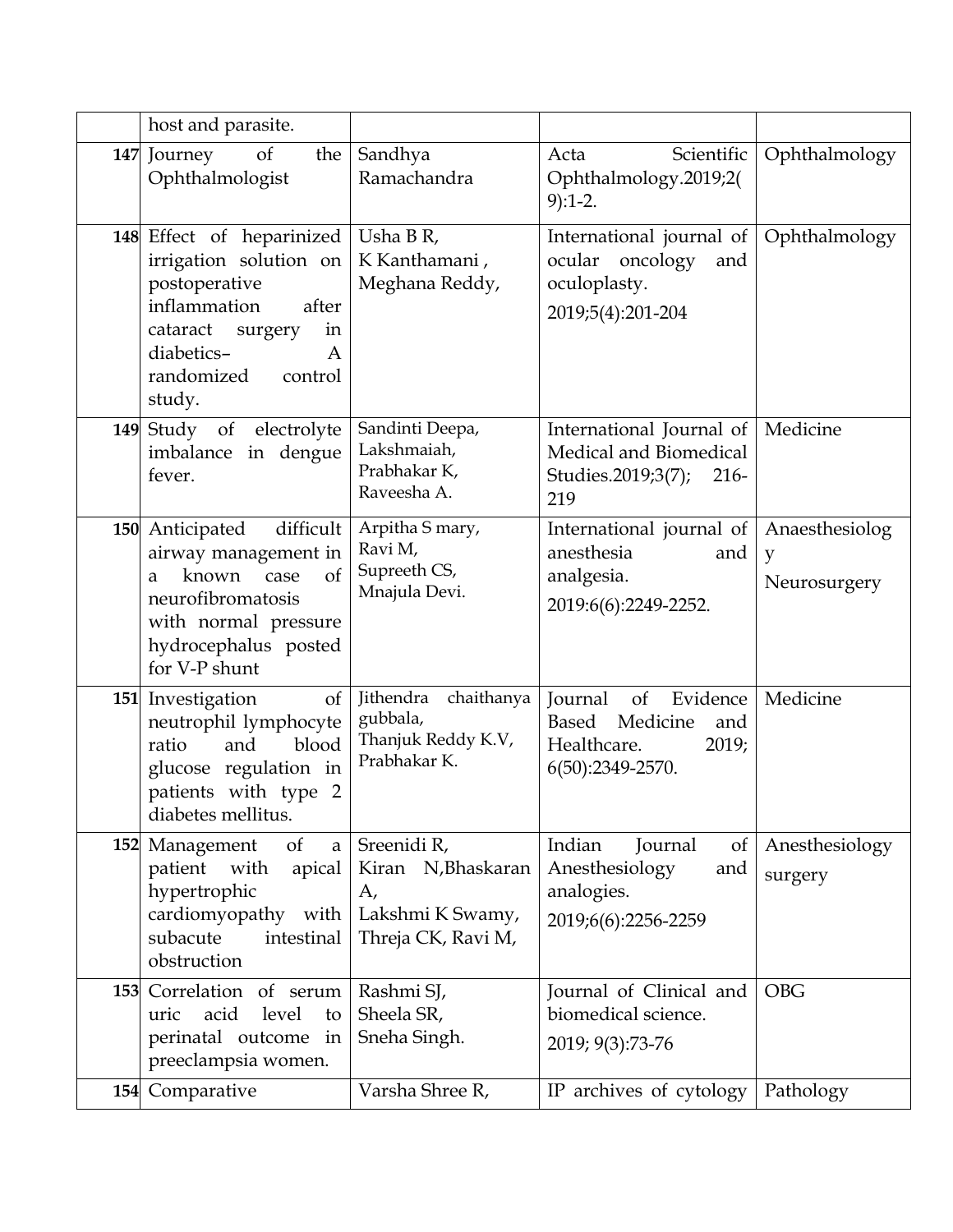|     | evaluation<br>$\sigma$<br>conventional<br>papanicoloaustain<br>(PAP) stain efficacy<br>modified<br>versus<br>ultrafast papanicolou<br>stain (MUFP) stain.                                             | Subhashish Das.                                                                                                                                                                                                                                   | histopathology<br>and<br>research.2019; 4(2):116-<br>117                                                  |             |
|-----|-------------------------------------------------------------------------------------------------------------------------------------------------------------------------------------------------------|---------------------------------------------------------------------------------------------------------------------------------------------------------------------------------------------------------------------------------------------------|-----------------------------------------------------------------------------------------------------------|-------------|
|     | 155 Implication<br>$\sigma f$<br>osteoplastic<br>flap<br>for<br>frontal sinus surgery in<br>the endoscopic era.                                                                                       | Aishwarya Raj Pillai<br>Devaraj,<br>Kothegala<br>Chandrasheakariah,<br>Abhilasha<br>Karunasagar,<br>Manna<br>Jose<br>pappanacheryy,<br>Harshitha<br>Naganna<br>Sreelekshmi<br>Gowda,<br>sukumaran Nair,<br><b>Brindha</b><br>Hennur<br>Subramani. | International journal of<br>otrihinolarymgology<br>and head and neck<br>surgery.<br>2019; 5(6): 1717-1722 | <b>ENT</b>  |
|     | 156 Significance of APTT as<br>predictor<br>of<br>early<br>bleeding in comparison<br>to thrombocytopenia in<br>dengue virus infection.                                                                | Hamsa BT,<br>Srinivas SV,<br>Prabhakar K,<br>Raveesh A,<br>Manoj AG.                                                                                                                                                                              | International journal of<br>Research<br>medical<br>in<br>sciences.<br>2019; 7(7):1-4.                     | Medicine    |
| 157 | Awareness and attitude<br>mental<br>illness<br>toward<br>among<br>rural<br>a<br>population.                                                                                                           | Rutha sneha,<br>Mohan M reddy,<br>Mona N,<br>Jagadish S,                                                                                                                                                                                          | Indian journal of social<br>psychiatry.<br>2019;35:69-74                                                  | Psychiatry  |
| 158 | Choroid<br>Plexus<br>Enmasked<br>Carcinoma<br>with Soft<br><b>Signs</b><br>and<br>Symptoms                                                                                                            | Shruti Appaji,<br><b>KNV Prasad</b>                                                                                                                                                                                                               | Indian Journal of Medical<br>and Paediatric Oncology.<br>2019:40(4): 584-587                              | Paediatrics |
|     | 159 Evaluation<br>of<br>Mucociliary Activity in<br>Maxillary<br>Antra<br>in<br>Patients<br>with<br>Squamous<br>Cell<br>Carcinoma of Buccal<br>Mucosa<br>Undergoing<br>Post-Operative<br>Radiotherapy. | Kadapathri A,<br>Mohiyuddin SA.                                                                                                                                                                                                                   | Indian<br>of<br>Journal<br>Otolaryngology<br>and<br>Head & Neck Surgery.<br>2019;1;71(3):2082-6.          | <b>ENT</b>  |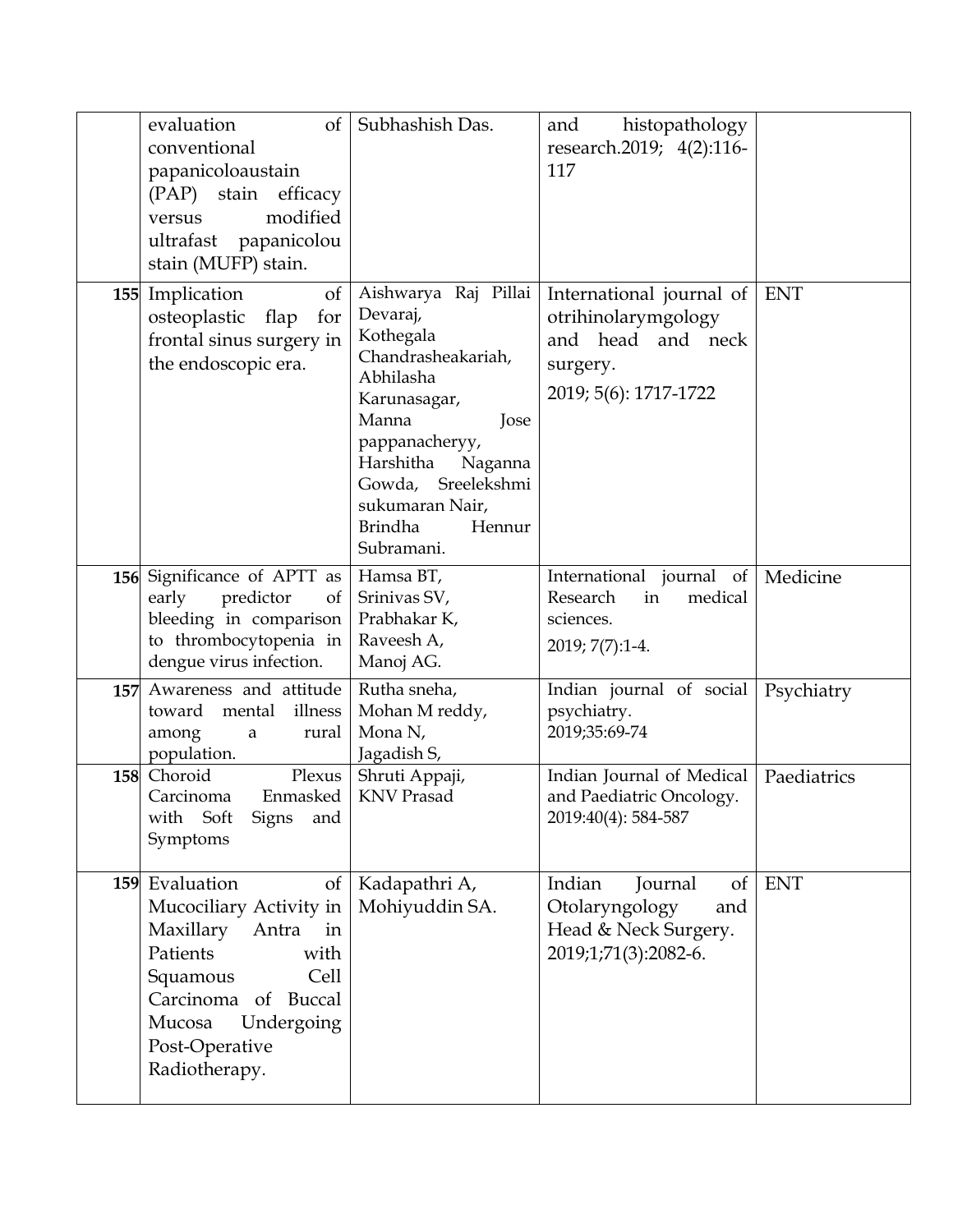| 160 Functional<br>interplay<br>YY1<br>between<br>and<br>CARM1 promotes oral<br>carcinogenesis                                              | Amit K. Behera,<br>Manoj Kumar,<br>Muthu<br>К.<br>Shanmugam,<br>Aditya Bhattacharya,<br>Vinay J. Rao,<br>Akshay Bhat,<br>Madavan Vasudevan,<br>Kodaganur<br>S.<br>Gopinath,<br>Azeem Mohiyuddin,<br>Anupam Chatterjee, | Oncotarget.<br>2019:1(38: 3709-3724                                                                 | <b>ENT</b><br>Pathology |
|--------------------------------------------------------------------------------------------------------------------------------------------|------------------------------------------------------------------------------------------------------------------------------------------------------------------------------------------------------------------------|-----------------------------------------------------------------------------------------------------|-------------------------|
| 161 Labyrinthectomy: Our<br>Experience<br>in<br>a<br>Tertiary Care Centre.                                                                 | Gautam Sethi,<br>Tapas K. Kundu<br>Prasad KC,<br>Gopi IV,<br>Harshitha TR,<br>Kumar BA,<br>Koneru P,<br>Pondala V.                                                                                                     | Indian<br>Journal<br>of<br>Otolaryngology<br>and<br>Head & Neck Surgery.<br>2019;1;71(2):1474-7     | <b>ENT</b>              |
| 162 Lethal<br>Midline<br>Granuloma:<br>An<br>Enigma in Diagnosis-<br>A Rare Case Report.                                                   | Prasad KC,<br>Harshitha N,<br>Harshita TR,<br>Pillai DA,<br>Brindha HS.                                                                                                                                                | Indian<br>Journal<br>of<br>Otolaryngology and Head<br>Neck<br>Surgery.<br>&<br>2019;1;71(3):2140-2. | <b>ENT</b>              |
| 163 Meningomyelocele on<br>exposure to clozapine<br>during<br>perinatal<br>period.                                                         | Narayanaswamy P,<br>Shaji KS,<br>Sumesh TP.                                                                                                                                                                            | Indian<br>Journal<br>of<br>Psychological Medicine.<br>2019; 41(4):398-9.                            | Psychiatry              |
| 164 Microsurgical anatomy<br>of stapedius muscle:<br>revisited,<br>anatomy<br>redefined<br>with<br>potential<br>impact<br>in<br>surgeries. | Prasad KC,<br>Mohiyuddin SA,<br>Anjali PK,<br>Harshita TR,<br>Varsha GI,<br>Brindha HS.                                                                                                                                | Indian<br>Journal<br>of<br>Otolaryngology and Head<br>& Neck<br>Surgery.<br>2019;4;71(1):14-8.      | <b>ENT</b>              |
| 165 Ocular side effects of<br>systemic drugs used in<br>dermatology.                                                                       | Prakash B,<br>Kumar HM,<br>Palaniswami S,<br>Lakshman BH.                                                                                                                                                              | Indian<br>Journal<br>of<br>Dermatology.<br>2019;;64(6):423.                                         | Ophthalmology           |
| 166 Sphenoid Mucocele: A<br>Complication of Skull<br>Reconstruction<br>Base<br>with<br>Nasoseptal<br>Critical<br>$Flap-A$                  | Janakiram TN,<br>Karunasagar A.                                                                                                                                                                                        | Indian<br>Journal<br>of<br>Otolaryngology<br>and<br>Head & Neck Surgery.<br>2019;1;71(3):2151-6.    | ENT                     |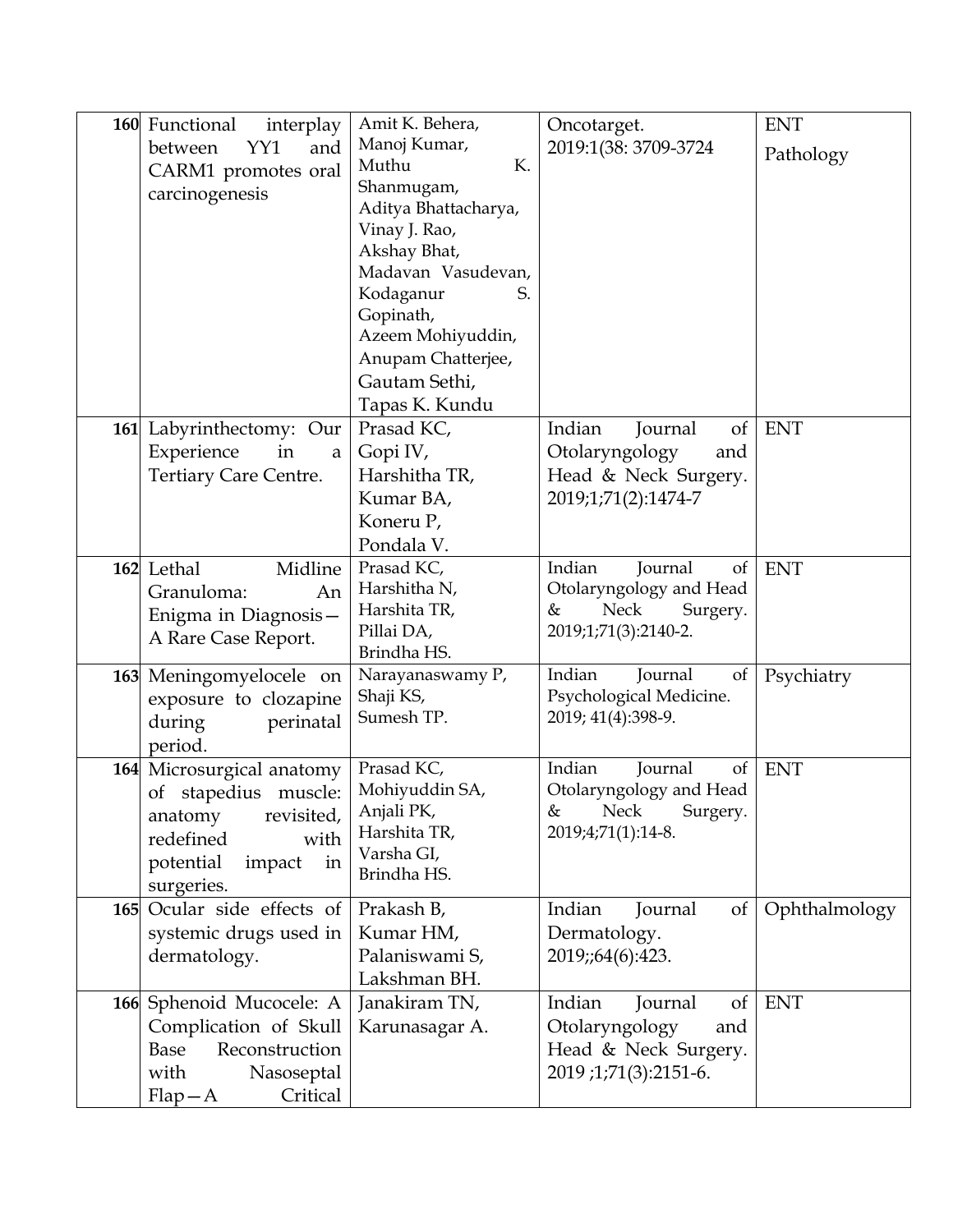|     | Review<br>and<br>Our<br>Experience.                                                                                                                           |                                                                                                                |                                                                                       |                              |
|-----|---------------------------------------------------------------------------------------------------------------------------------------------------------------|----------------------------------------------------------------------------------------------------------------|---------------------------------------------------------------------------------------|------------------------------|
| 167 | An interesting case of<br>disseminated<br>tuberculoma of brain and<br>spinal cord.                                                                            | Parameshwar Keerthi<br>BH.<br>Anil Kumar Sakalecha<br>Varun S,<br>Shivaprasad<br>G<br>Savagave,<br>Raveesha A. | Journal of Clinical and<br><b>Biomedical</b><br>Sciences.2019; 9(2):50-52             | Medicine<br>Radiology        |
|     | Transfusion<br>168 Platelet<br>Practice<br>in<br>Dengue<br>Current<br>Epidemic;<br>Trends and Challenges -<br>an Institutional Study.                         | Soumya MH,<br>Das S,<br>Kalyani R.                                                                             | of<br>Journal<br><b>Blood</b><br>$\&$<br>Lymph.<br>2019;9(4):1-3.                     | Pathology                    |
|     | 169 Depression among<br>Elderly - An<br><b>Unaddressed Emerging</b><br>Burden. A Community<br><b>Based Cross Sectional</b><br>Study.                          | Bhoomika V,<br>Pradeep Kumar T S,<br>Muninarayana C.                                                           | Journal of Clinical and<br><b>Biomedical Sciences.</b><br>2019; 9(4):112-116.         | Radio- diagnosis<br>Medicine |
|     | 170 Visual outcomes and<br>complications after<br>Neodymium-doped<br>yttrium aluminium garnet<br>laser capsulotomy in<br>Posterior capsular<br>opacification. | Gona Soujanya,<br>Kanthamani. K                                                                                | Indian journal of clinical<br>and experimental<br>ophthalmology.<br>2019;5(5):491-495 | Pathology                    |
| 171 | sjogrens;s syndrome<br>presenting with<br>refractory hypokalemia<br>and inflammatory<br>peripheral vascular<br>disease: double trouble                        | Rumaisa Ahmed,<br>Prasanna Kumar,<br>Tameem Imran.                                                             | Journal of Clinical and<br>biomedical Sciences.<br>2019;9(3):81-83                    | Community<br>Medicine        |
|     | 172 Pros and cons of existing<br>biomarkers for cirrhosis<br>of liver.                                                                                        | Shashidhar,<br>Krishna Sumanth.                                                                                | Acta Scientific medical<br>sciences.<br>2019;3(6):63-72                               | Ophthalmology                |
|     | 173 Competency based<br>medical education                                                                                                                     | Raghuveer,<br>Kalyani R,<br>Sudha Shivaraj.                                                                    | Journal of neonatal<br>research and paediatrics<br>care.<br>$2019:2(1):1-7$           | <b>General Medicine</b>      |
|     | 174 Use of intramyometrial<br>versus intravenous<br>oxytocin of 10IU in<br>prevention of postpartum                                                           | Gomathy E,<br>Nikitha,<br>Munikrishna M                                                                        | Indian journal of<br>obstetrics and gynecology.<br>2019;7(1):19-25                    | Biochemistry                 |